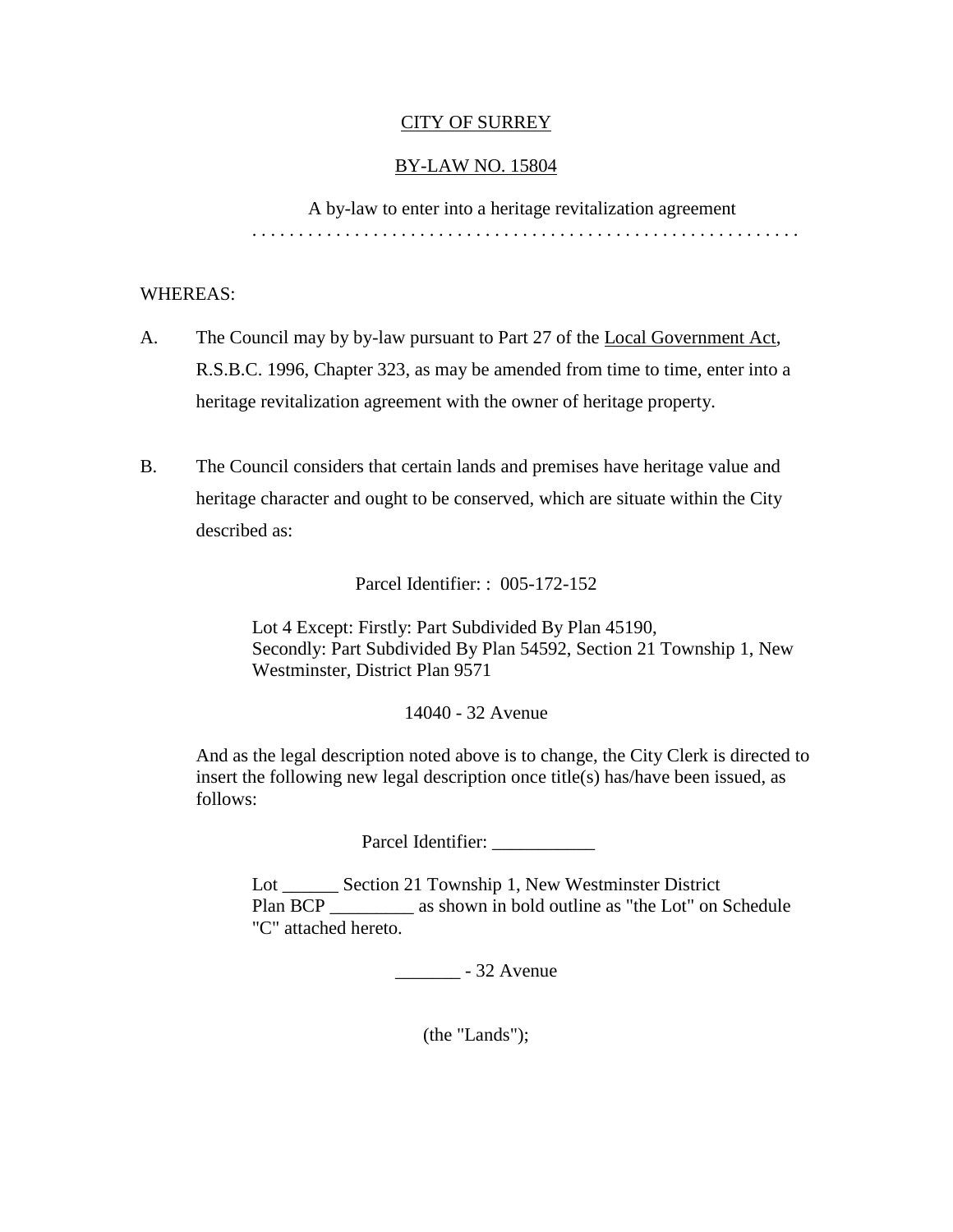C. The owner of the Lands and the City of Surrey have agreed on the nature, character and extent of the heritage value and heritage character of the Lands and on the nature, extent and form of conservation necessary to protect the heritage value and heritage character;

NOW THEREFORE, the City Council of the City of Surrey, in open meeting assembled, enacts as follows:

- 1. The City Council is authorized hereby to enter into that certain Heritage Revitalization Agreement including Schedules "A" and "B" attached thereto and appended to this By-law as Schedule "1", (the "Heritage Revitalization Agreement") in respect of the Lands.
- 2. The Mayor and the City Clerk are authorized on behalf of the Council to sign and the Heritage Revitalization Agreement.
- 3. Schedule "1" forms a part of this By-law.
- 4. This By-law may be cited for all purposes as "City of Surrey Heritage Revitalization Agreement By-law, 2005, No. 15804."

READ A FIRST AND SECOND TIME on the 11th day of July, 2005.

PUBLIC HEARING HELD thereon on the 25th day of July, 2005.

READ A THIRD TIME ON THE 25th day of July, 2005.

RECONSIDERED AND FINALLY ADOPTED, signed by the Mayor and Clerk, and sealed with the Corporate Seal on the 17th day of October, 2005.

MAYOR

\_\_\_\_\_\_\_\_\_\_\_\_\_\_\_\_\_\_\_\_\_\_\_\_\_\_\_\_\_\_\_\_\_\_\_

\_\_\_\_\_\_\_\_\_\_\_\_\_\_\_\_\_\_\_\_\_\_\_\_\_\_\_\_\_\_\_\_\_\_\_ CLERK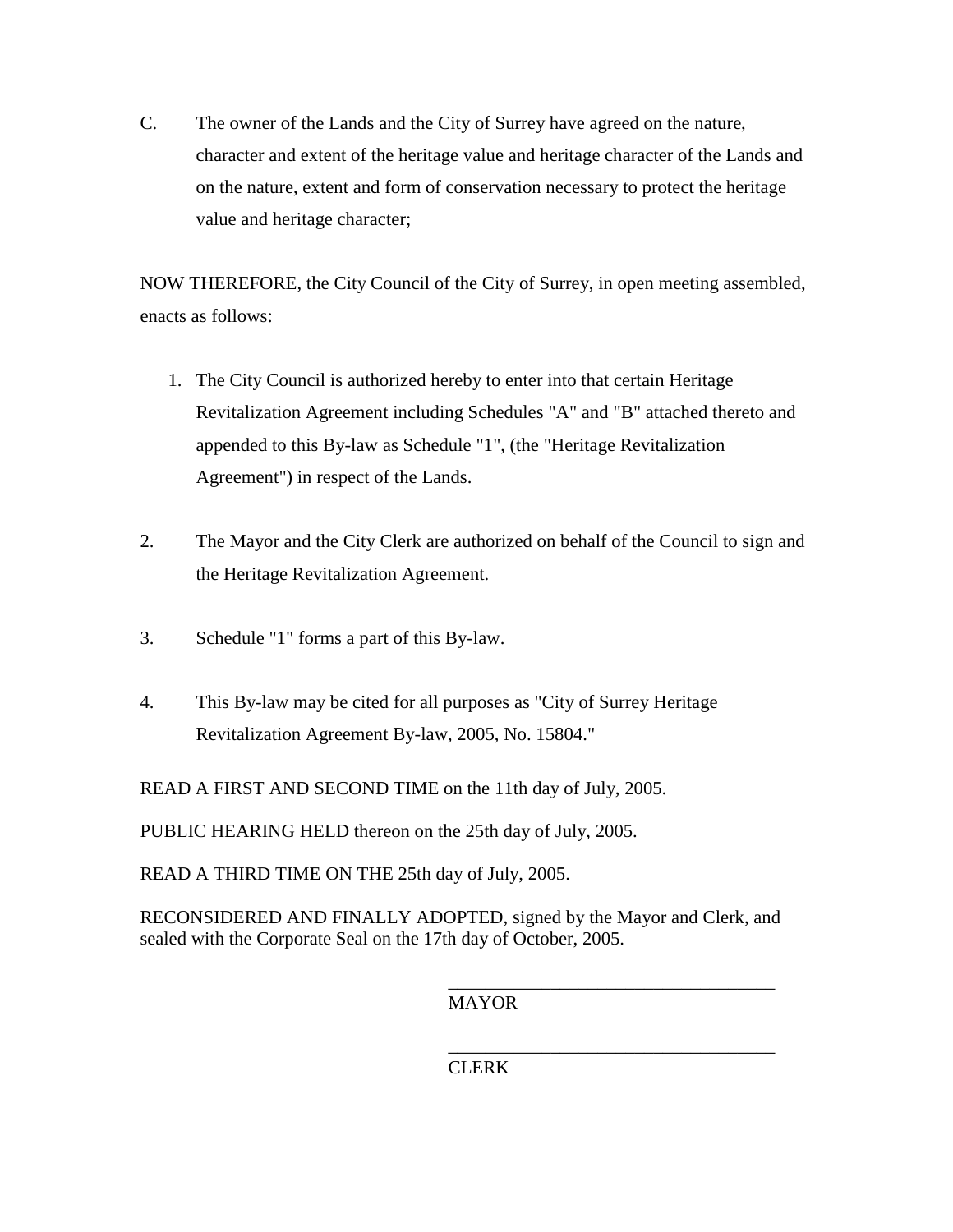#### **SCHEDULE "1"**

[To City of Surrey Heritage Revitalization Agreement By-law, 2005, No. 15804]

#### **HERITAGE REVITALIZATION AGREEMENT**

This Agreement made the \_\_\_th day of \_\_\_\_\_\_\_\_\_, 200\_

BETWEEN:

Elgin Corners Land Corp., Inc. No. 0715876 #204 – 2428 King George Highway Surrey, BC V4P 1H5

(the "Owner")

## OF THE FIRST PART

AND:

CITY OF SURREY, a municipal corporation, and having offices at  $14245\,56$ <sup>th</sup> Avenue Surrey, British Columbia, V3X 3A2

(the "City")

## OF THE SECOND PART

#### WHEREAS:

A. The Owner is the registered owner in fee simple of the following lands and premises situate in the City of Surrey, British Columbia and described as:

> Lot 4 Except: Firstly: Part Subdivided By Plan 45190, Secondly: Part Subdivided By Plan 54592, Section 21 Township 1, New Westminster, District Plan 9571

> > 14040 - 32 Avenue

And as the legal description noted above is to change, the City Clerk is directed to insert the following new legal description once title(s) has/have been issued, as follows: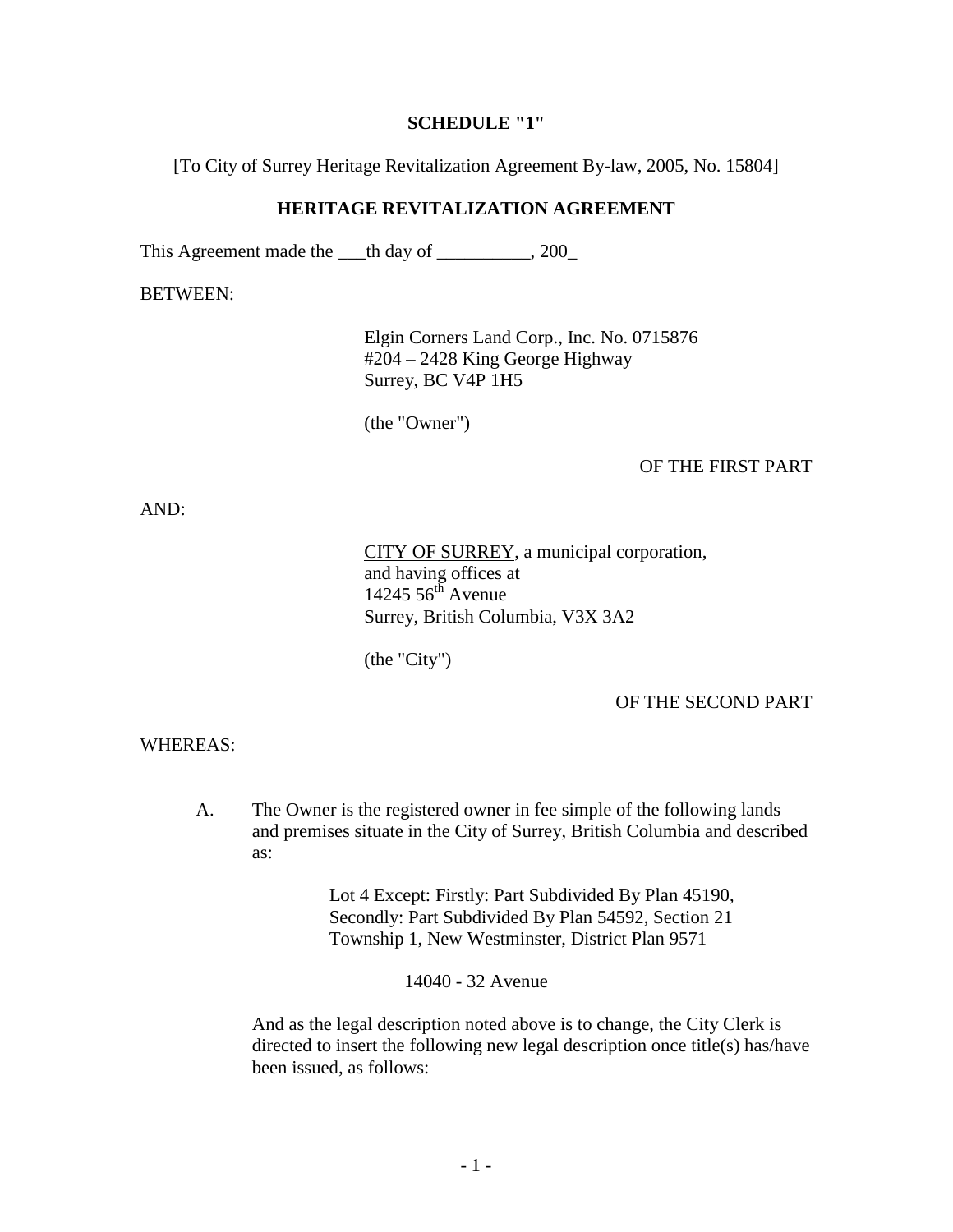Parcel Identifier:

Lot Section 21 Township 1, New Westminster District Plan BCP \_\_\_\_\_\_\_\_\_\_ as shown in bold outline as "the Lot" on Schedule "C" attached hereto.

\_\_\_\_\_\_\_ - 32 Avenue

(the "Lands");

- B. The Owner and the City consider that the Lands have *heritage value* and *heritage character*;
- C. The Owner and the City desire to conserve the *heritage value* and *heritage character* of the Lands;
- D. For the purpose of conservation of the *heritage value* and *heritage character*, the Owner and the City have agreed to enter into this Agreement setting out the terms and conditions of continuing protection for the *heritage value* and *heritage character* of the Lands;
- E. The improvements on the Lands which have *heritage value* and *heritage character* which both the Owner and City desire to conserve have been described by text, photographs and survey plans attached as Schedule "A" (the "Conservation Plan") to this Agreement;
- F. The owner has requested that the applicable provisions of the City of Surrey Zoning By-law, 1993, No. 12000, as amended, be varied or supplemented to accommodate the relocation of the Charles Feedham House to a the Lands; and
- G. The single family dwelling identified on the Conservation Plan as the Charles Feedham House ("the Feedham House") is listed on the Surrey Heritage Register.

NOW THEREFORE THIS AGREEMENT WITNESSES that in consideration of the mutual premises of the parties hereto and for other good and valuable consideration (the receipt and sufficiency of whereof is hereby by the parties acknowledged) the Owner and the City covenant and agree with one another pursuant to Section 966 of the Local Government Act, R.S.B.C. 1996, Chapter 323, as amended, re-enacted or consolidated from time to time and any successor statute (the "Local Government Act"), as follows: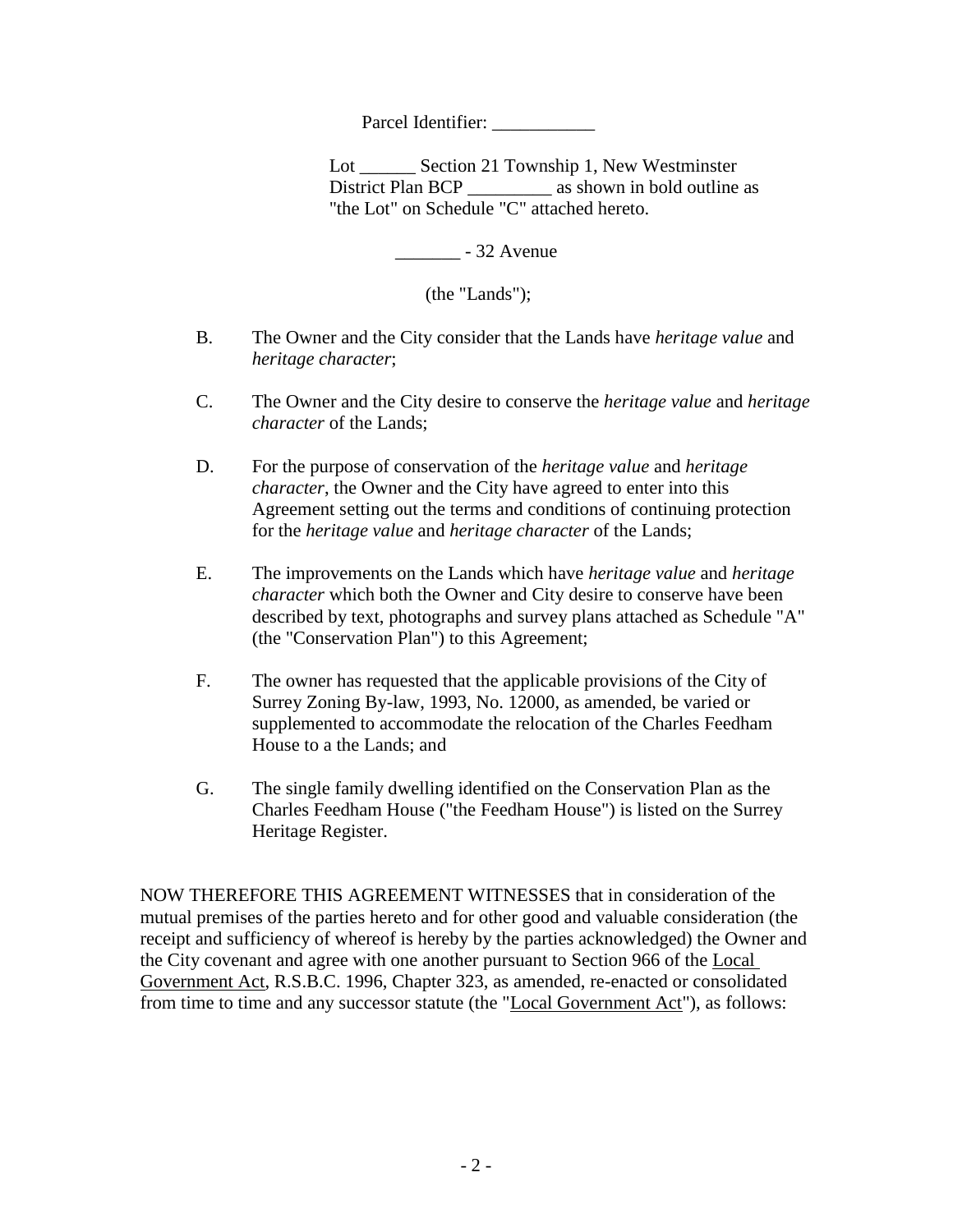#### Conservation Plan

- 1. (a) The Conservation Plan forms a part of this Agreement. To the extent that the text, photographs, plans and drawings constituting the Conservation Plan require interpretation, the City shall be, in the first instance, the interpreter of the Conservation Plan and shall determine the matter. If the Owner is dissatisfied with the City's interpretation, then Section 15 of this Agreement shall apply; and
	- (b) Part I of the Conservation Plan identifies, details and describes the character, extent and nature of the improvements on the Lands that have *heritage value* and *heritage character*. Part II of the Conservation Plan sets out the maintenance strategy, general standards and exemptions for the *conservation* and maintenance of all improvements on the Lands that have *heritage value* and *heritage character*. Part III of the Conservation Plan sets out the standards and specifications for relocation, restoration, rehabilitation, replication, repair, replacement or maintenance to be undertaken and completed pursuant to this Agreement, including, but not limited to the foundation; roof structure and cladding; building envelope, wood detailing and trims; general room layout and the site and landscaping.

## Owner's Obligations to Protect, Conserve and Maintain

- 2. The Owner covenants and agrees that:
	- (a) no improvements on the Lands identified in the Conservation Plan as having *heritage value* or *heritage character* shall be *altered* including alterations required or authorized by this Agreement, except as agreed to by the City;
	- (b) each action of relocation, restoration, rehabilitation, replication, repair, replacement or maintenance, required by Parts I, II and III of the Conservation Plan, shall be commenced and completed in accordance with the timing, phasing, standards and specifications set out the Conservation Plan;
	- (c) all improvements identified in Part I and II of the Conservation Plan on the Lands as having *heritage value* and *heritage character* shall be maintained to the minimum standards and in accordance with the guidelines and requirements set out in the Conservation Plan;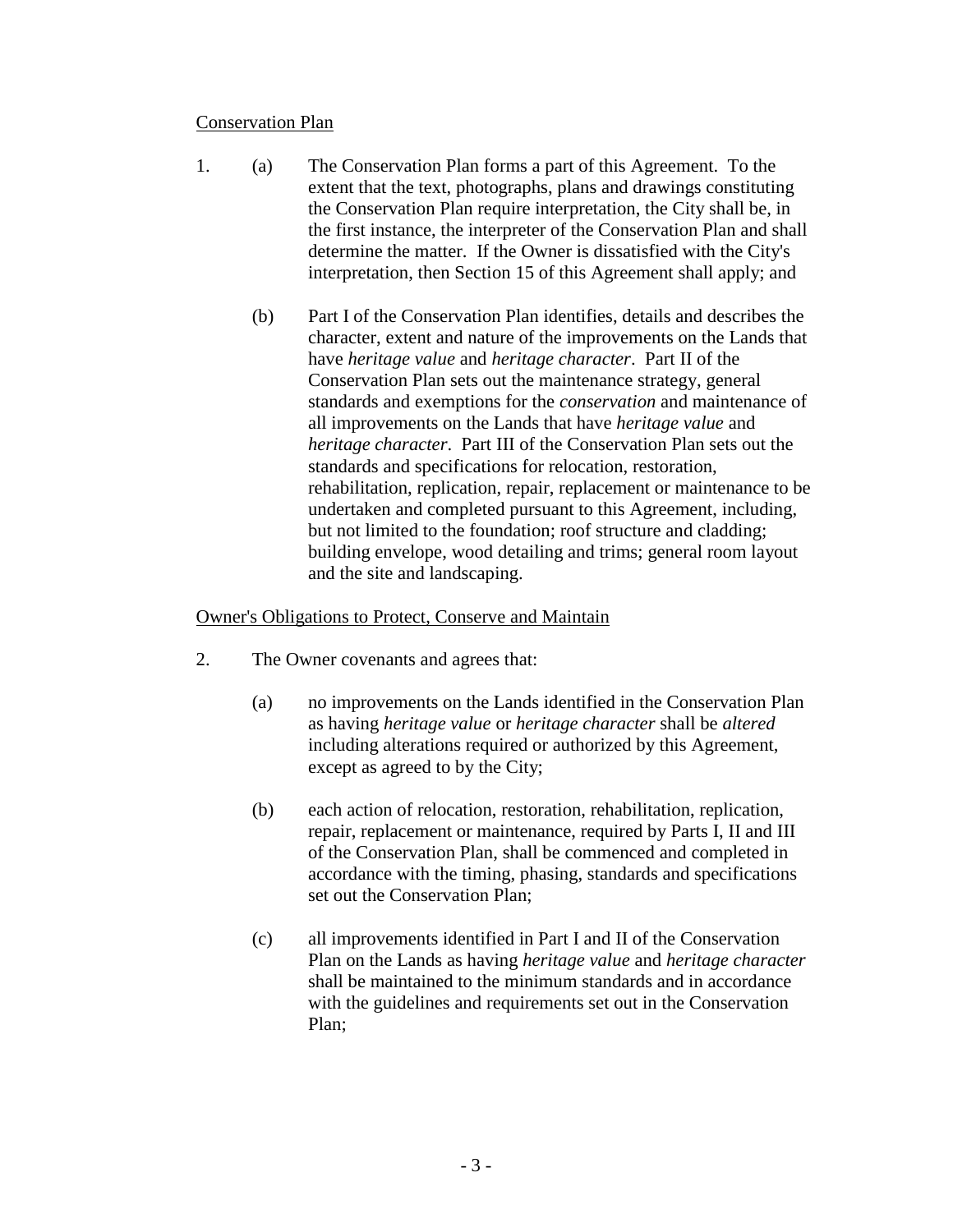- (d) in the event the Feedham House is damaged, the Owner of the Lands accepts the obligation to undertake all necessary construction to restore the damaged portion or portions of the Feedham House to its/their original condition. The owner is required to apply for and to hold a Heritage Alteration Permit specifying the measures to be taken to restore the damaged portion or portions of the Feedham House**.** The Heritage Alteration Permit shall be subject to review and approval by the Heritage Advisory Commission. The restoration shall reflect the character-defining elements and design components including but not limited to the relationship of the house to the street, the site, and to natural grade, the wrap-around porch, exterior wood cladding, cedar shingle roofing materials, and the double hung wood windows, style and trim, and may introduce more authentic material that are specific to the period of construction and the architectural style subject to approval by the City Architect;
- (e) in the event the Feedham House is destroyed, the Owner of the Lands accepts the obligation to undertake all necessary construction an exact replica of the Feedham House**.** The owner is required to apply for and to hold a Heritage Alteration Permit specifying the measures to be taken to restore the damaged portion or portions of the Feedham House. The Heritage Alteration Permit shall be subject to review and approval by the Heritage Advisory Commission. If the design is not an exact replica, the massing and the style shall be similar to the original building, and a Heritage Alteration Permit shall be required before a building permit can be issued for reconstruction to take place. The construction of the replica of the Feedham House shall reflect the character-defining elements and design components including but not limited to the relationship of the house to the street, the site, and to natural grade, the wrap-around porch, exterior wood cladding, cedar shingle roofing materials, and the double hung wood windows, style and trim, and may introduce more authentic material that are specific to the period of construction and the architectural style, subject to approval by the City Architect;
- (f) in the event that the Feedham House is destroyed, in addition to the construction of a replica, the Owner covenants and agrees to compensate the City for the loss in heritage value to the community in the amount determined at the sole discretion of the Heritage Advisory Commission or any successor decision making body;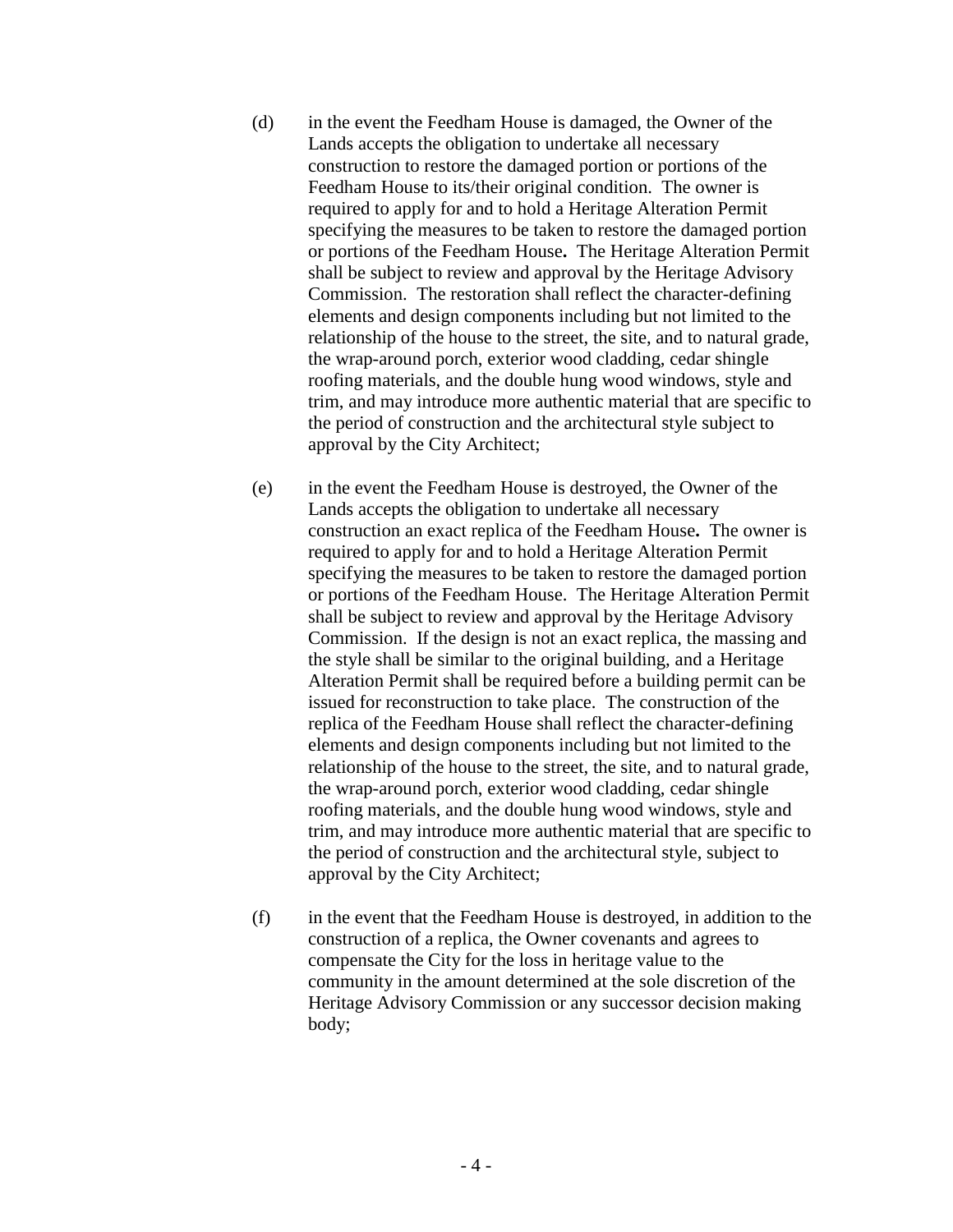- (g) if the Feedham House becomes vacant and unoccupied, the Owner of the Land agrees to maintain the integrity and security of the building and site, including but not limited to on-site security, monitored security alarm system, perimeter fencing and lighting, and boarding of windows and doors. The Owner of the Land agrees to advise the City of any periods over a period during which the Feedham House will be vacant for 30 days or more, provide in writing a 24-hour emergency contact number and confirm the security measures are in place. If the Owner fails to secure the Feedham House, the City may and is hereby authorized to undertake the necessary works to secure the Feedham House**,** and the cost shall be at the expense of the Owner and the City shall be at liberty to recover the costs thereof in a like manner as City property taxes and any authorized agent of the City may enter the Lands with reasonable notice for the purpose of undertaking the necessary works to secure the Feedham House and to conduct inspection that the security measures continue to be in place;
- (h) the Owner shall do or cause to be done all such things, and shall take or cause to be taken all such actions, as are necessary to ensure that the restrictions and requirements set out in Parts II and III of the Conservation Plan are fully observed, and the Owner shall not do, cause or allow to be done anything that would be in breach of the restrictions and requirements herein;
- (i) where required by the City in a Heritage Alteration Permit, the Owner shall provide a security to guarantee the performance of the terms, requirements and conditions contained in the Conservation Plan;
- (j) to provide a letter of credit in the amount determined at the sole discretion of the City for the exterior renovations, landscaping requirements and preparation of the Maintenance Plan and Funding Strategy as identified in the Conservation Plan on the Lands within 15 days of the written request of the City;
- (k) the City is entitled to maintain a letter of credit for the Conservation Plan and may retain the letter of credit until such time all the provisions of the Conservation Plan have been satisfactorily completed by the Owner. If the Owner fails to implement the Conservation Plan, the City may and is hereby authorized to implement all or a portions of the Conservation Plan and the cost shall be at the expense of the Owner and the City shall be at liberty to recover the costs thereof in a like manner as City property taxes and by drawing on the letter of credit and any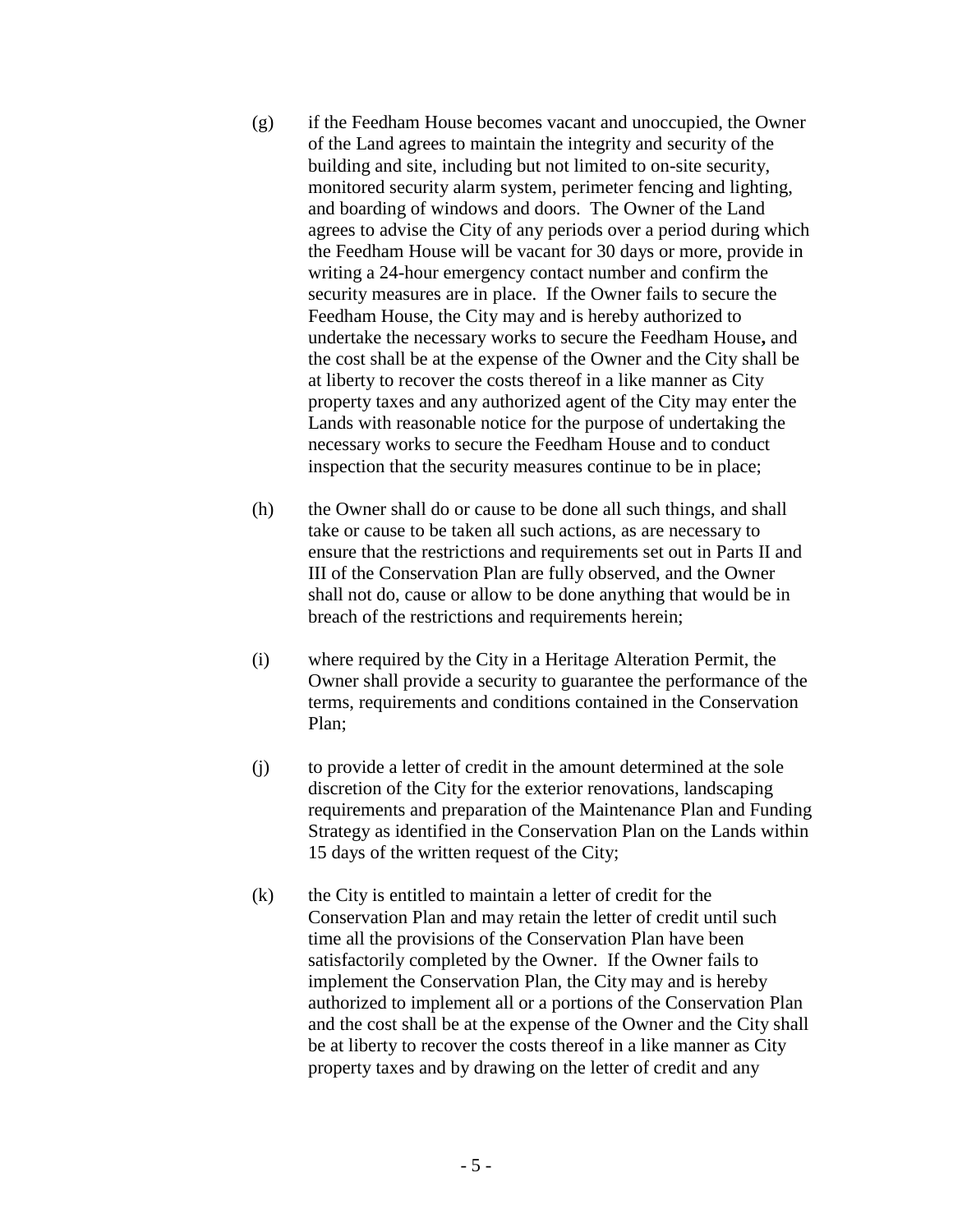authorized agent of the City may enter the Lands with reasonable notice for the purpose of implementing the Conservation Plan;

## Variation to Bylaws

3. Pursuant to Section 966(2) (b) of the Local Government Act, the City of Surrey Zoning By-law, 1993, No. 12000, as amended, are hereby varied or supplemented as set out in Schedule "B" which is incorporated hereto and forms part of this Agreement as it relates to the Lands.

## Construction and Maintenance

4. Wherever under this Agreement the Owner relocates, restores, rehabilitates, replicates, repairs, replaces, maintains or in any way alters improvements on, or features of the Lands identified in the Conservation Plan as having heritage value and heritage character or constructs or maintains other works to protect or conserve such improvements or features, all such work shall be done at the Owner's sole expense strictly in accordance with the Conservation Plan and as agreed by the City and all improvements or features shall be diligently and continuously maintained in good repair and efficient operating condition by the Owner at the Owner's sole expense in accordance with good engineering, design, heritage and conservation practice.

# No Liability to City

- 5. In no case shall the City be liable or responsible in any way for:
	- (a) any personal injury, death or consequential damage of any nature whatsoever, howsoever caused, that be suffered or sustained by the Owner or by any other person who may be on the Lands; or
	- (b) any loss or damage of any nature whatsoever, howsoever caused to the Lands or any improvements or personal property thereon belonging to the Owner or to any other person;

arising directly or indirectly from compliance with the restrictions and requirements herein, wrongful or negligent failure or omission to comply with restrictions and requirements herein, or refusal, omission or failure of the City to enforce or require compliance by the Owner with the restrictions or requirements herein or with any other term, condition or provision of this Agreement.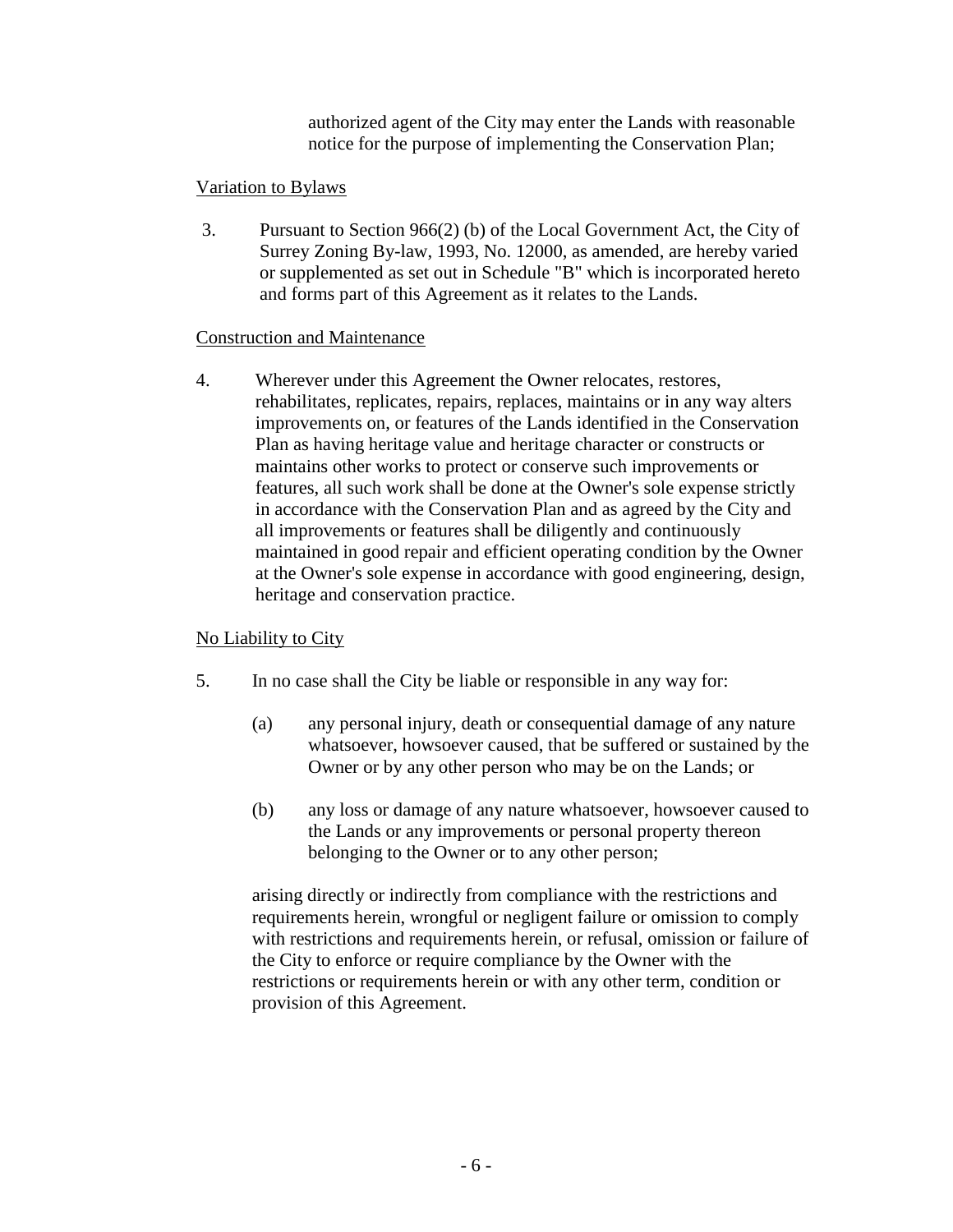### Reasonable Care and Risk

6. The Owner shall at all times, in complying with the restrictions or requirements herein and its obligations in respect hereof, take reasonable care not to injure any person or cause or allow damage to any property, and shall take reasonable care not to cause, suffer, permit or allow any condition to exist that might reasonably lead to, cause or result in injury to any person or property including persons and property on adjacent lands. It shall be the sole responsibility of the Owner to comply and maintain compliance with the restrictions and requirements herein in a safe manner, and without reasonably foreseeable risk to person or property as aforesaid. Compliance with the restrictions and requirements in this Agreement shall be at the sole and exclusive risk of the Owner.

## Modification

7. If, in fulfilling its responsibilities and obligations pursuant to this Agreement, the Owner perceives or becomes aware of any unreasonable risk of injury to persons or damage to property or other potential loss that cannot be reasonably avoided, alleviated, reduced or eliminated except by measures that would be a breach of the restrictions, requirements or its obligations herein, the Owner shall notify the City in writing of the nature and extent of the risk and of the measures proposed by the Owner to be undertaken at its sole cost to reduce, alleviate, avoid or eliminate the risk. Risk shall remain with the Owner.

# **Indemnity**

8. The Owner shall at all times indemnify and save harmless the City of and from all loss and damage, and all actions, claims, costs, demands, expenses, fines, liabilities and suits of any nature whatsoever by whomsoever brought for which the City shall or may become liable, incur or suffer by reason of existence and effect whether direct or indirect of the restrictions or requirements herein, or breach or nonperformance by the Owner of any covenant, term or provision hereof, or by reason of any work or action of the Owner in performance of its obligations hereunder, or by reason of any wrongful act or omission, default or negligence of the Owner.

# Alternative Remedies

9. Any performance by the City pursuant to a statutory right to perform the obligations of an Owner arising out of this Agreement may be exercised fully in accordance with the Local Government Act, and shall be without prejudice to any and all other remedies at law and equity available to the City, and no reference herein to, or exercise of any specific right or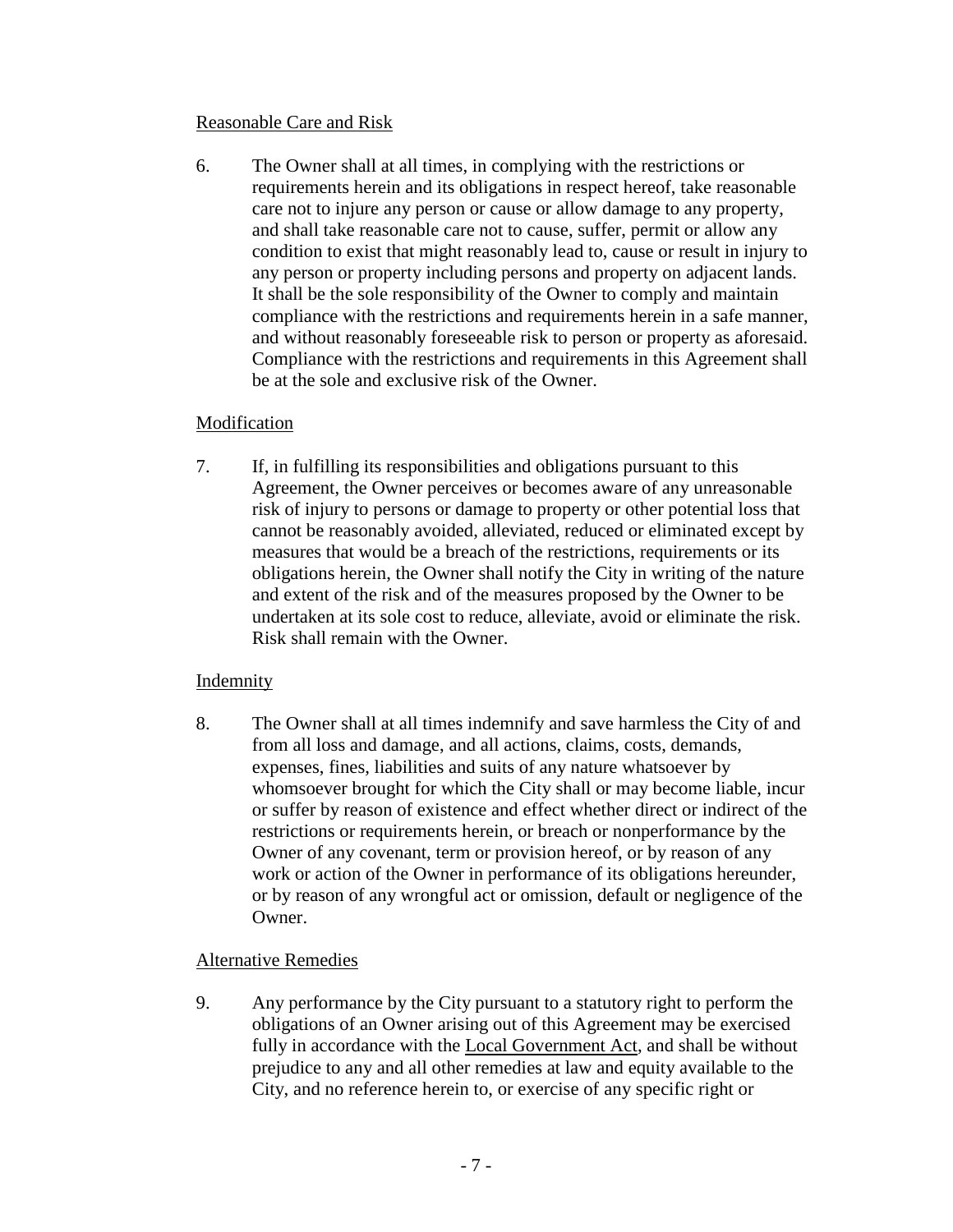remedy by the City, shall preclude the City from exercising any other right or remedy.

# **Damages**

10. The Owner covenants and agrees that the measure of damages for any breach of the restrictions or requirements of this Agreement shall include, but shall not be limited to, the actual cost and expense of all administration, labour, materials, equipment, services and work required for all remedial acts necessary to fully relocate, restore, rehabilitate, replace, repair or maintain the building, structure, improvements on or features of the Lands having *heritage value* and *heritage character* to be protected, conserved, preserved or kept in its natural state. The nature and extent of any breach of the said restrictions and requirements, and the nature and extent of any relocation, restoration, rehabilitation, replacement, maintenance or remedial work or action of any nature required to remedy such breach shall be determined by the City by reference to the Conservation Plan, and Sections 2 and 3 of this Agreement.

# No Waiver

11. No restrictions, requirements or other provisions in this Agreement shall be deemed to have been waived by the City unless a written waiver authorized by resolution of the Council and signed by an officer of the City has first been obtained, and without limiting the generality of the foregoing, no condoning, excusing or overlooking by the City on previous occasions of any default nor any previous written waiver shall be taken to operate as a waiver by the City of any subsequent default or in any way to defeat or affect the rights of remedies to the City.

# Statutory Authority and Proprietary Rights

12. Nothing in this Agreement shall limit, impair, fetter, or derogate from the statutory powers of the City all of which powers may be exercised by the City from time to time and at any time to the fullest extent that the City is enabled and no permissive by-law enacted by the City, or permit, license or *approval*, granted, made or issued thereunder, or pursuant to statute, by the City shall stop, limit or impair the City from relying upon and enforcing this Agreement.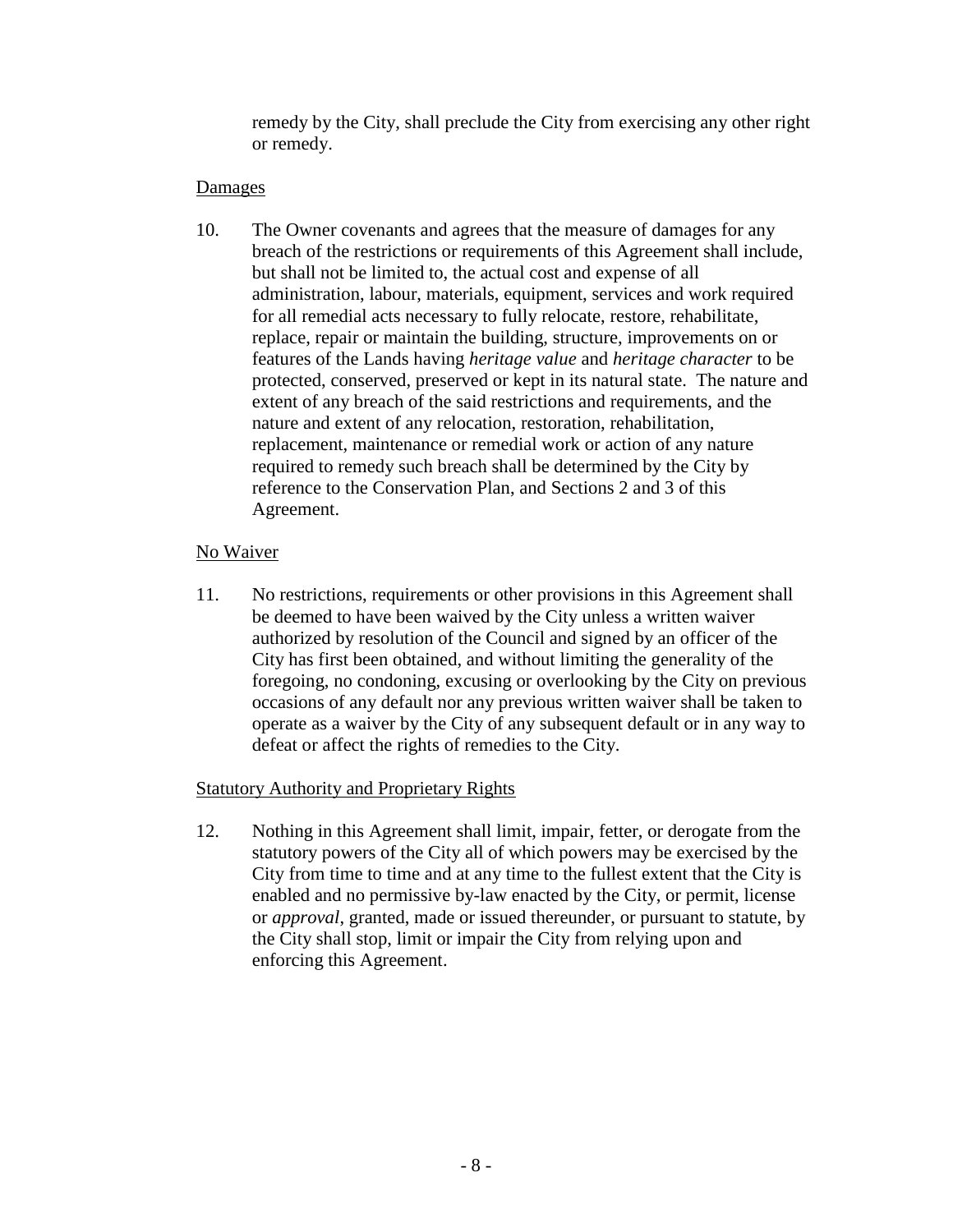#### Compliance with Laws

13. Despite any provision of this Agreement, the Owner shall comply with all laws, including by-laws of the City and all regulations and orders of any authority having jurisdiction, and to the extent only that such laws, regulations and orders are mandatory and necessarily require the breach of any restriction or positive obligation herein to be observed or performed by the Owner, or less than strict compliance with the terms hereof, then the Owner upon sixty (60) days' written notice to the City shall be excused from complying with such restrictions or performing such obligation and such restriction or obligation shall be suspended but only to the extent and for the time that such mandatory law, regulation or order is inconsistent with compliance with the said restrictions or obligations.

### **Notice**

14. Any notice to be given hereunder shall be in writing and may be either delivered personally or sent by prepaid registered mail and if so mailed shall be deemed to have been given five (5) days following the date upon which it was mailed. The address of the parties for the purpose of notice shall be as follows:

If to the Owner:

Attention: Ken Johnson Unit 204 - 2428 King George Highway Surrey, BC V4P 1H5

If to the City:

Attention: City Clerk CITY OF SURREY 14245 - 56 Avenue Surrey, B.C. V3X 3A2

Any party hereto may at any time give notice in writing to the other of any change of address and after the third day of giving of such notice, the address therein specified shall be the address of such party for the giving of notices hereunder.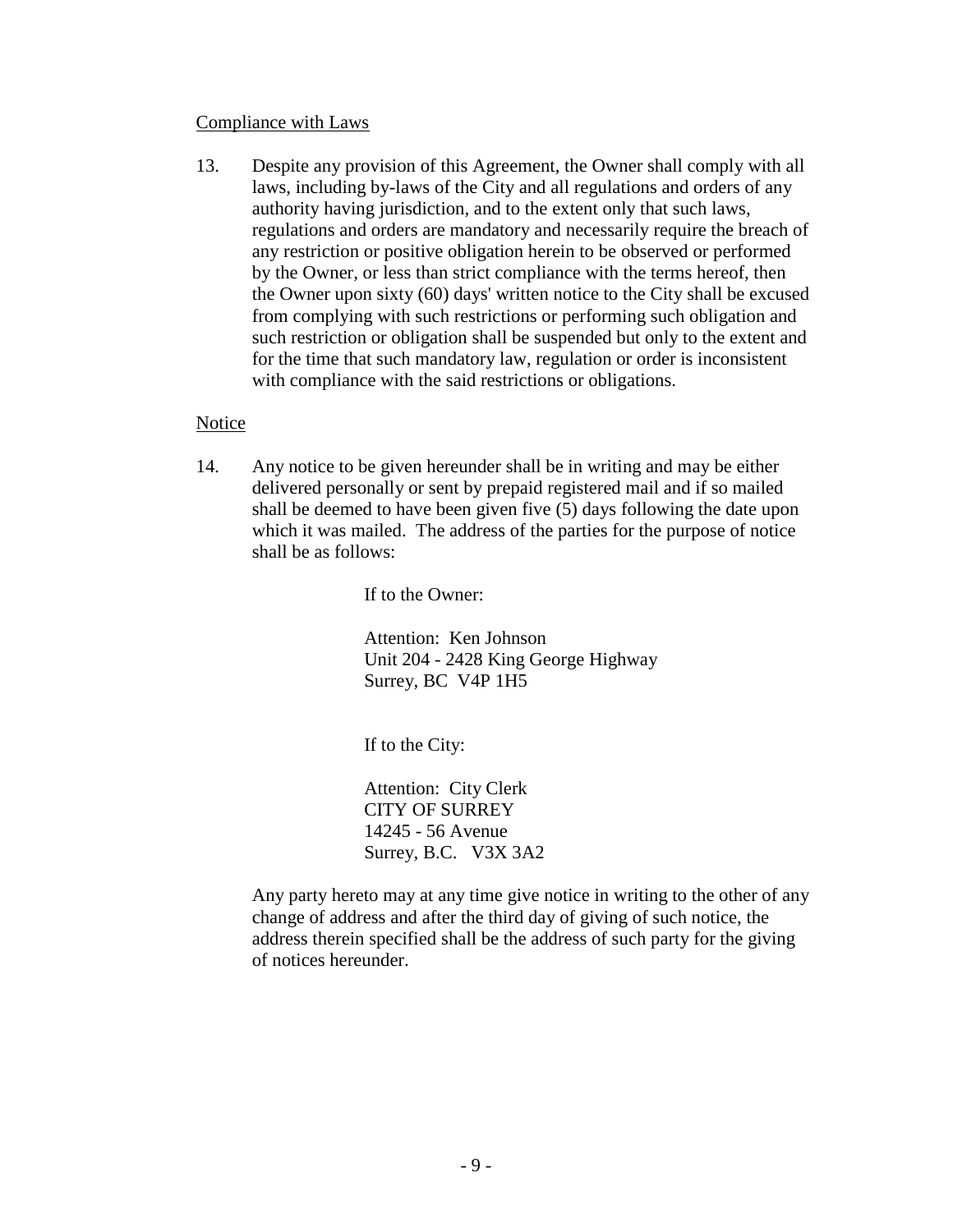#### Arbitration

- 15. The Owner, if dissatisfied with the City's interpretation of the Conservation Plan and any determination pursuant to Section 1(a) of this Agreement may require that the matter be decided and determined by binding arbitration as follows:
	- (a) the Owner must, within thirty (30) days of any exercise of discretion by the City, give notice to the City of its intention to dispute and in such notice shall name a member in good standing of the Architectural Institute of British Columbia who has agreed to act as an arbitrator;
	- (b) the City shall within thirty (30) days of receipt of the aforesaid notice either accept the Owner's arbitrator, or name another with the same qualifications willing to act, and shall give notice of the same to the Owner;
	- (c) where each of the Owner and the City have named an arbitrator, the two arbitrators shall within thirty (30) days of the City's notice pursuant to Section 15(b) appoint a third arbitrator having the same qualifications and the three arbitrators shall decide the dispute;
	- (d) where the City accepts the arbitrator first selected by the Owner, that arbitrator shall act as a single arbitrator and forthwith decide the dispute; and
	- (e) any arbitrator's decision in respect of the exercise of discretion by the City shall be final, conclusive and binding on all parties.
- 16. Without limiting the City's power of inspection conferred by statute and in addition thereto, the City shall be entitled at all reasonable times and with reasonable notice to enter onto the Lands from time to time for the purpose of ensuring that the Owner is fully observing and performing all of the restrictions and requirements in this Agreement to be observed and performed by the Owner, and wherever possible, when an inspection of the lands is undertaken, the City shall provide reasonable notice to the Owner.

## **Headings**

17. The headings in this Agreement are inserted for convenience only and shall not affect the construction of this Agreement or any provision hereof.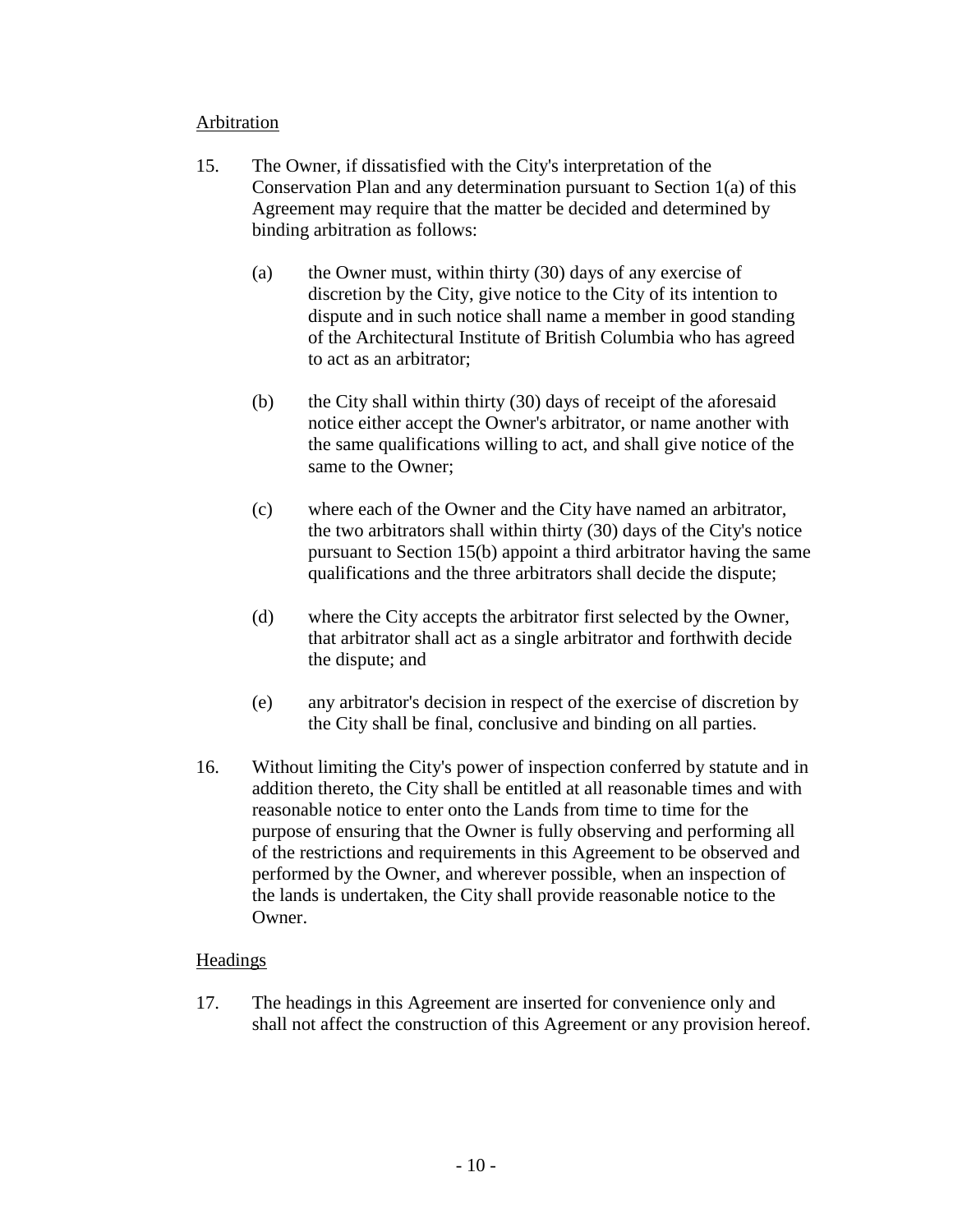#### Schedules

18. All schedules to this Agreement are incorporated into and form part of this Agreement.

#### Number and Gender

19. Whenever the singular or masculine or neuter is used in this Agreement, the same shall be construed to mean the plural or feminine or body corporate where the context so requires.

#### **Interpretation**

20. Terms used in this Agreement that are italicized are defined in the Local Government Act, and the Heritage Conservation Act, R.S.B.C. 1996, Chapter 187, as amended, re-enacted or consolidated from time to time and any successor statute, and shall take their meaning from those Acts.

#### Successors Bound

21. All restrictions, rights and liabilities herein imposed upon or given to the respective parties shall extend to and be binding upon their respective heirs, executors, administrators, successors and assigns. When the Owner is more than one party they shall be bound jointly and severally by the terms, covenants and agreements herein on the part of the Owner.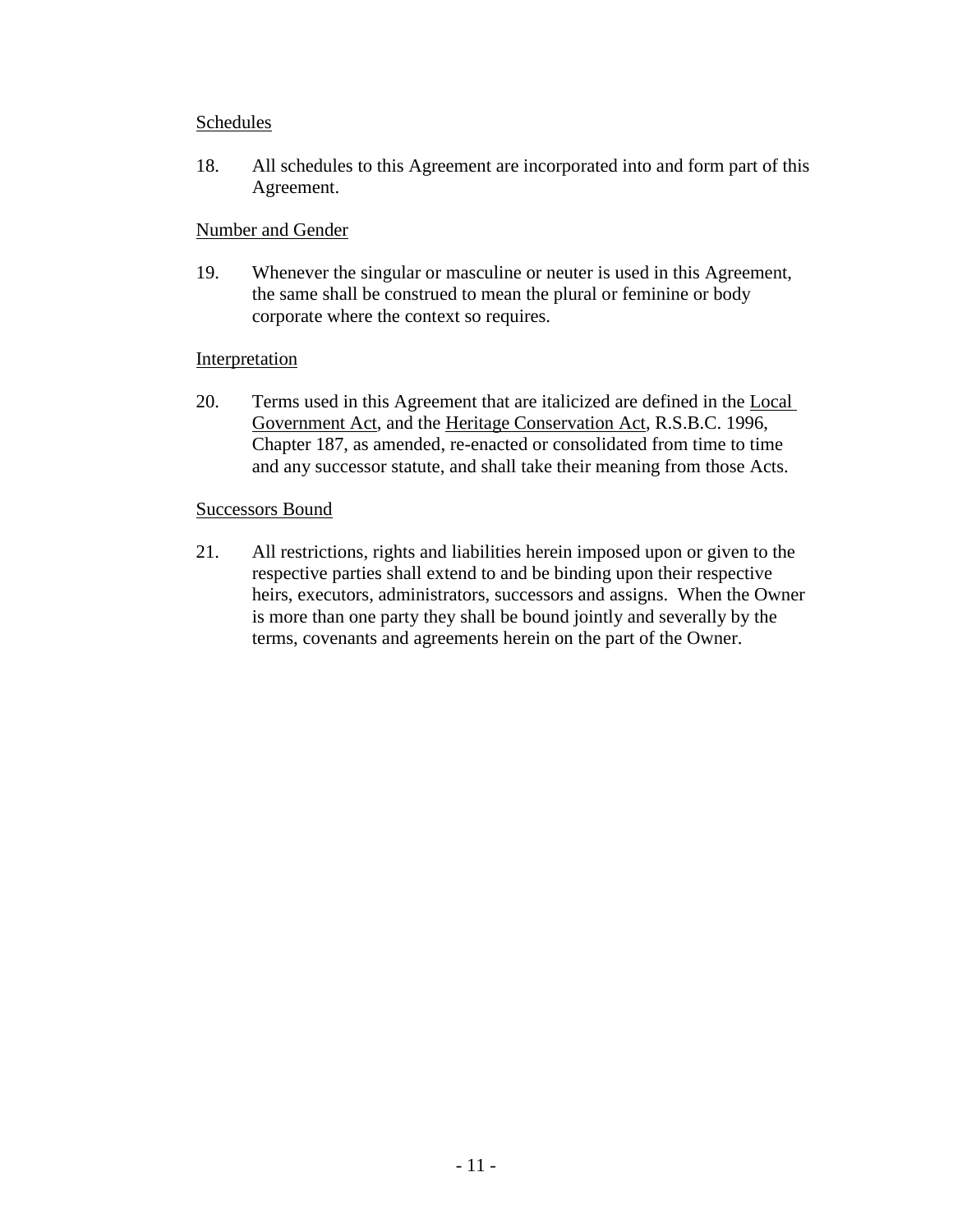### Notice to be Filed

22. Notice of this Agreement and amendments to it will be filed in the Land Title Office and once filed, this Agreement and amendments will be binding on all persons who acquire an interest in the Lands

IN WITNESS WHEREOF the Owner and the City have executed this Agreement as of the date first above written.

# **INSERT NAME**

by its authorized signatories

\_\_\_\_\_\_\_\_\_\_\_\_\_\_\_\_\_\_\_\_\_\_\_\_\_\_\_\_\_\_

\_\_\_\_\_\_\_\_\_\_\_\_\_\_\_\_\_\_\_\_\_\_\_\_\_\_\_\_\_\_

\_\_\_\_\_\_\_\_\_\_\_\_\_\_\_\_\_\_\_\_\_\_\_\_\_\_\_\_\_\_

Name

Name

**CITY OF SURREY**

Doug McCallum Mayor

\_\_\_\_\_\_\_\_\_\_\_\_\_\_\_\_\_\_\_\_\_\_\_\_\_\_\_\_\_\_ Margaret Jones City Clerk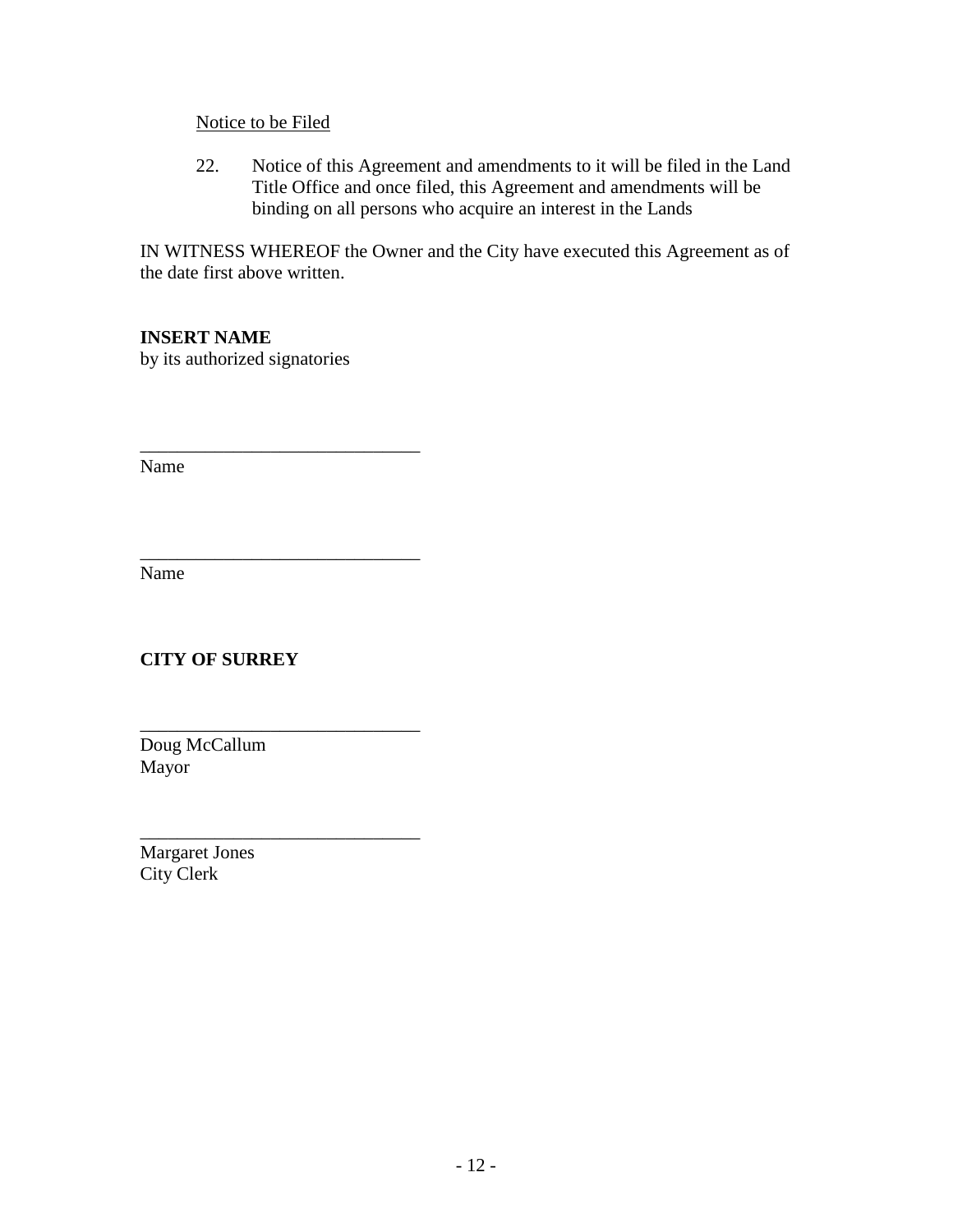#### **SCHEDULE "A"**

### **CONSERVATION PLAN**

#### **PART I – HISTORICAL AND ARCHITECTURAL BACKGROUND**

#### **1. History**

The Charles Feedham House (the "Feedham House") is a small c. 1913 Edwardian Farmhouse located at the intersection of 140<sup>th</sup> Street (formerly Nichol Road) and 32 Avenue. (Brown Road) The original cruciform roof plan with four identical gables is still defining feature of this home. The later addition of a wrap around porch and the closing in of the original front porch has not significantly altered the overall identity and the wrap around porch which has been in place for at least two generations is the image that defines the house today.

Old survey maps (see map to the right), suggest a trail ran uphill from Crescent Road to the west of the Feedham House. The main access and orientation of the house was toward this trail. The house originally did not face 32 Avenue. Other clues that support this conclusion include: the house is not square with either 32 Avenue or 140 Street, and the present front door, facing 32 Avenue, is not the original. The main entrance, now at the front, was once a rear entry and mud room opening onto the kitchen.



The Feedham House sits on a property that was originally granted by the Crown, in 1896, to Robert Archibald Gifford. The portion granted was the North East Quarter of Section 21. This property would have been bound by the present day 32nd Avenue (formerly Brown Road) on the North and 140th Street (formerly Nichol Road) on the West and represents 160 acres.

The property was sold to Joshua Dews in 1904, who, in turn, sold the west half (80 acres) to William Burrows in 1905.

Burrows sold the property to Charles Robert Feedham in 1908.

Feedham reportedly built the home in 1914, according to previous research.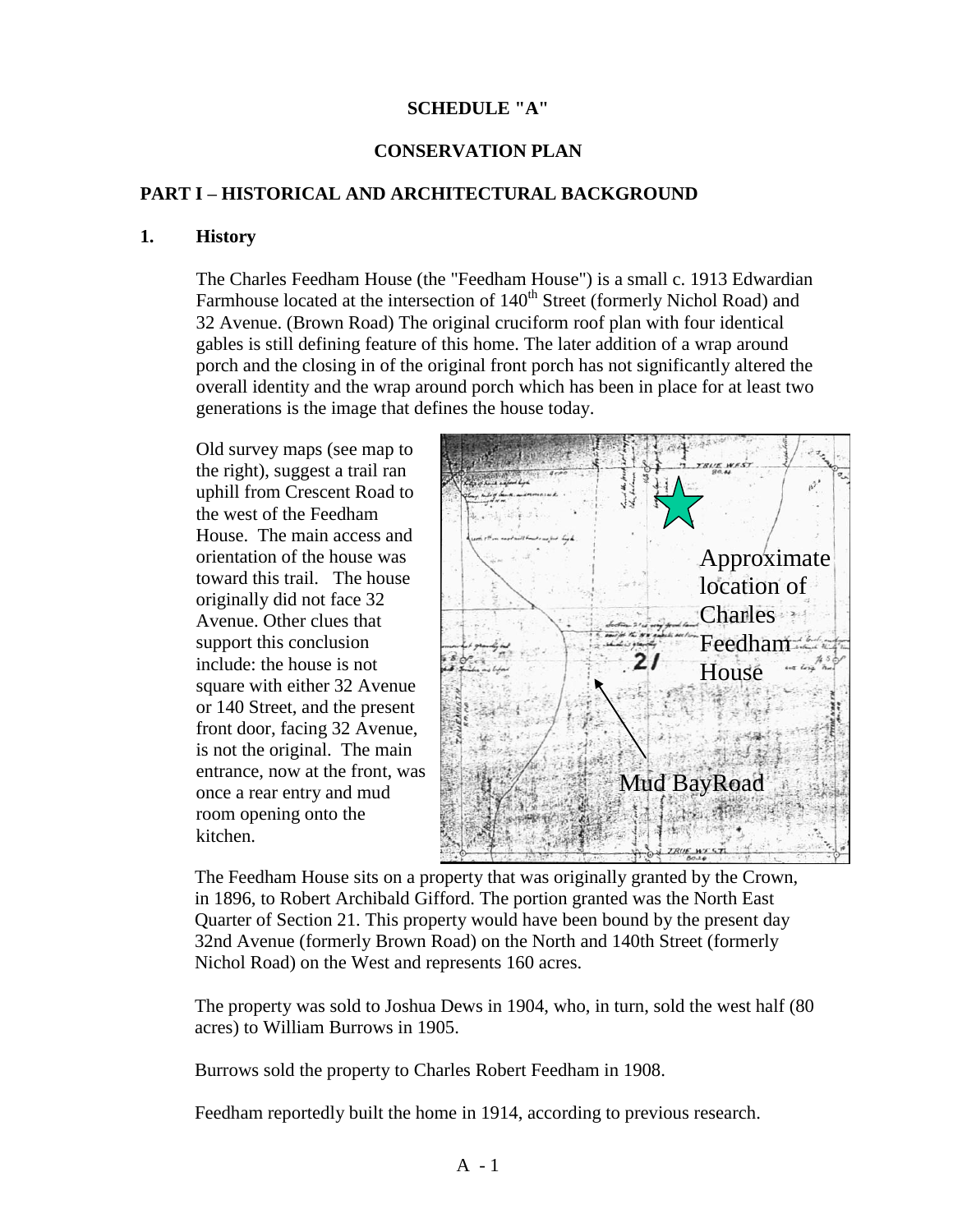In 1919, Feedham sold part of the property to the Federal Government through the Soldier Settlement Board. That transfer included the North West quarter of the North East quarter of section 21 with the exception of 6 acres on 140th Street. The area of the sale would have been 34 acres and it included the present site of the house. It is unclear what would have prompted the sale of that portion of the property which included the family home, after only one year. It does perhaps explain the long tenure of the Allison family who do not show up on title.

The remaining two parcels which made up the NE Quarter of Section 21 were sold separately with 40 acres going to Walter James Walker in 1915 and the remaining six acres sold to Henry Edward Harrison in 1918. The 34 acres was sold to Grant McNally in 1946. McNally subdivided the property to six lots and sold Lot 4, which included the site of the house, to Cyril Gordon Mathews and Mary Emily Mathews in 1947. At that time, Lot 4 comprised 7 acres.

Subsequent subdivisions, by Mathews reduced the size to the present size and Mary Mathews was the owner until recently.

A proposal to subdivide the property to allow for development has prompted the relocation of the Feedham House onto a new foundation situated a short distance to the east. The relationship of the house to grade from the street will be maintained as in the original location.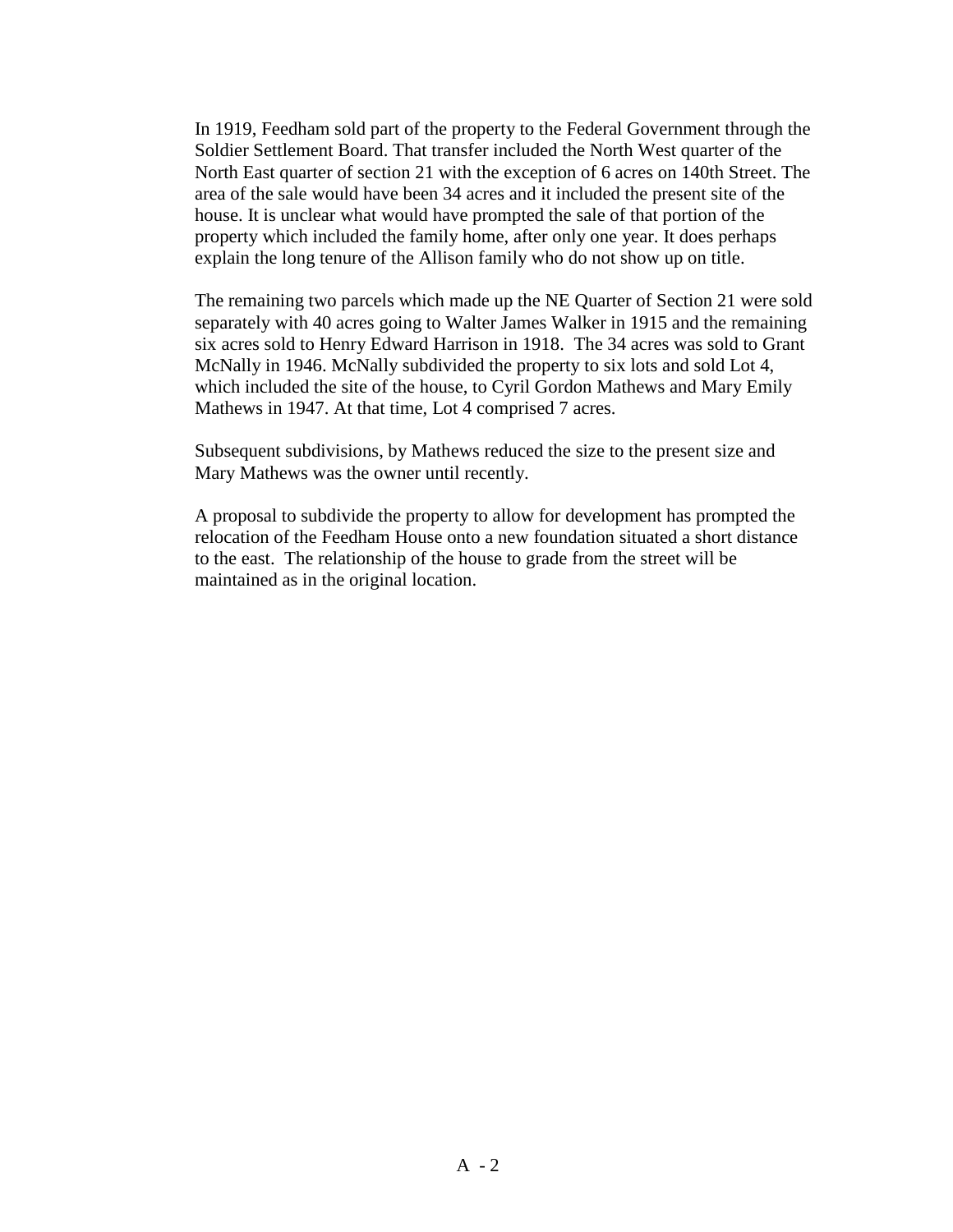# **2. Existing Appearance**

The following photographs depict the exterior elevations of the Feedham House that this Heritage Revitalization Agreement seeks to protect.

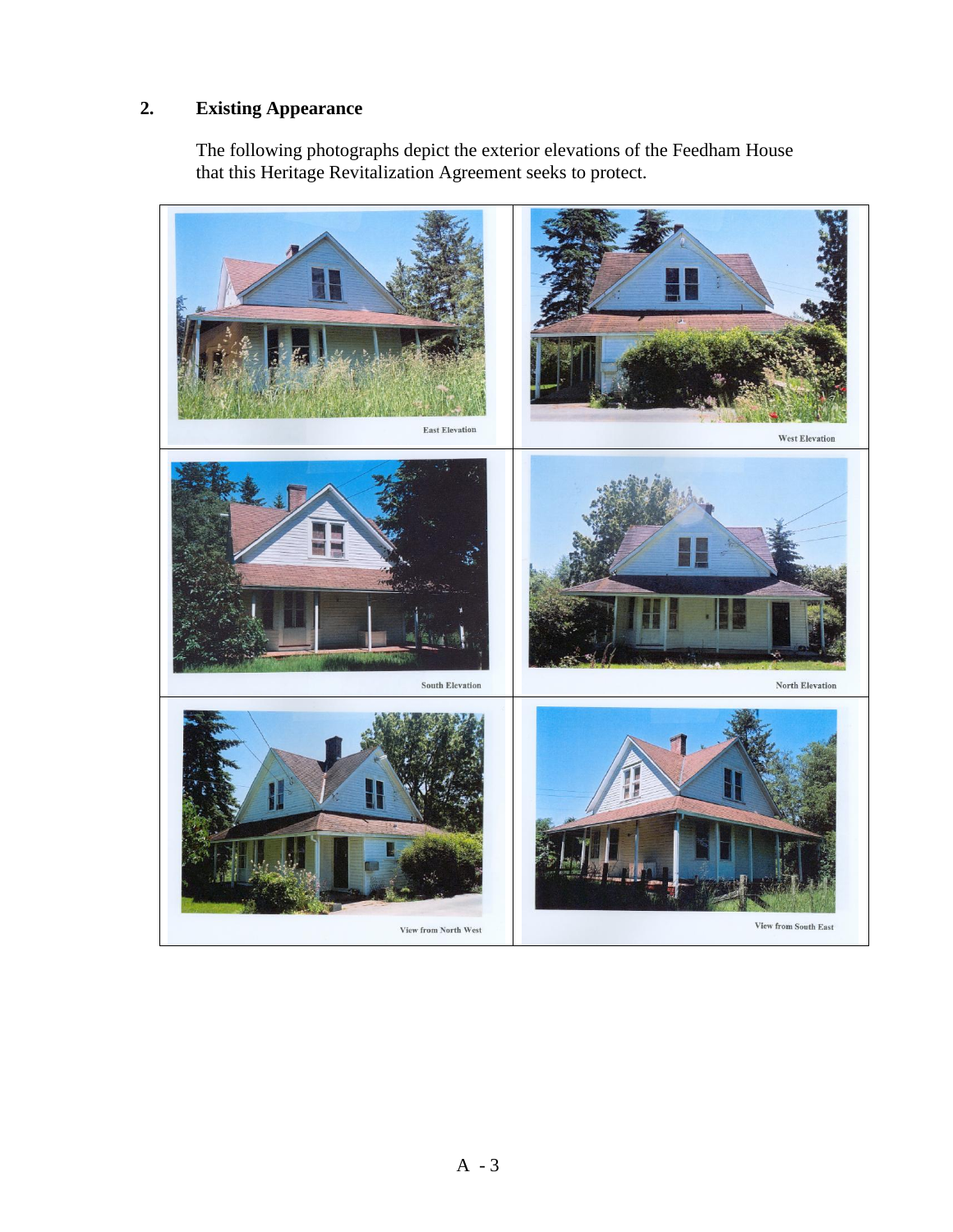## **3. Character-defining Elements**

The following are considered to be the character defining elements of the Feedham House:

- Edwardian architectural style
- Cruciform roof plan with four identical gables
- Simple volumes
- Wood siding
- Ground floor verandah
- At end of long driveway flanked by trees
- House parallel to slope and old Mud Bay Trail
- Simulate existing relationship to grade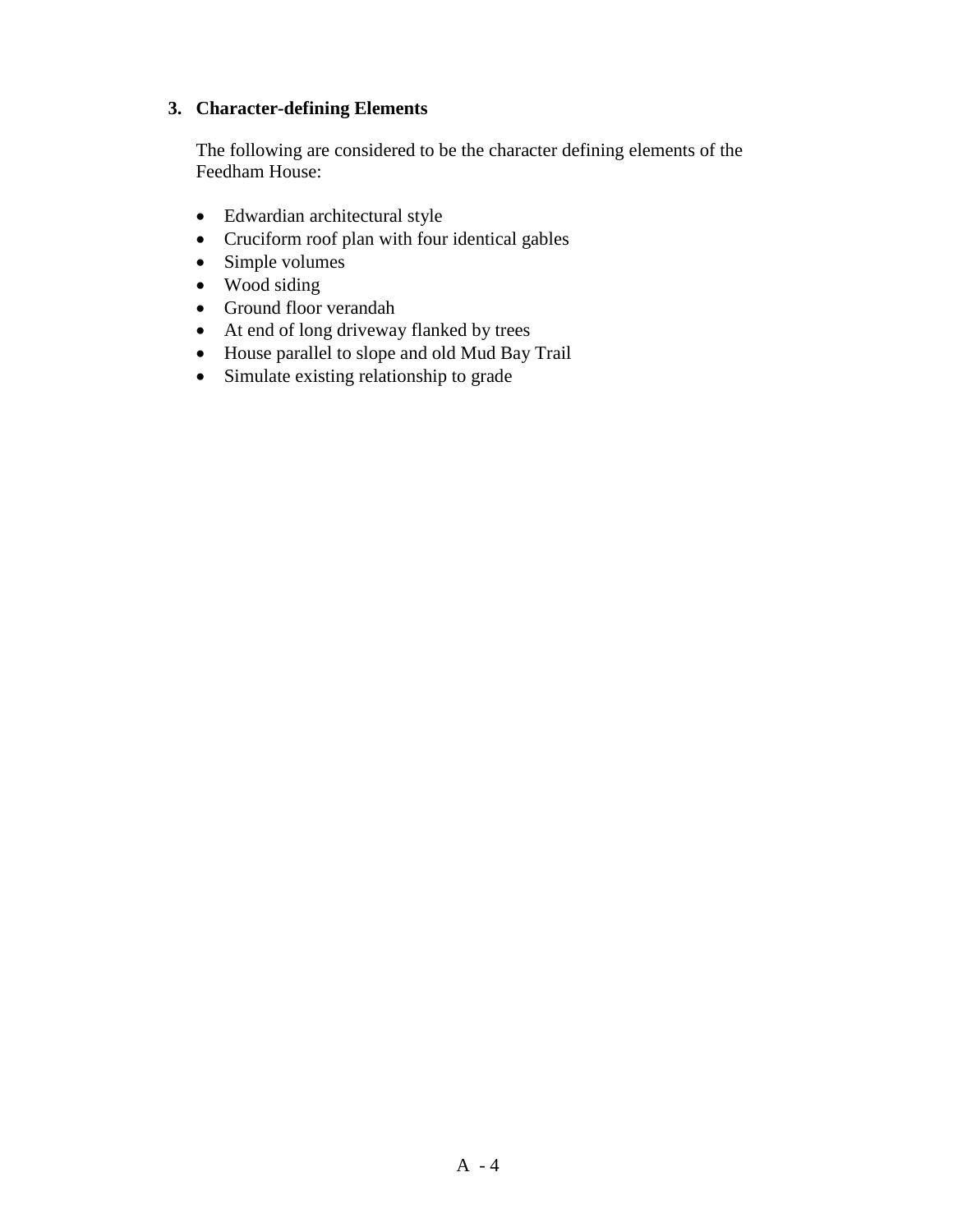## **PART II – MAINTENANCE, STANDARDS AND PERMIT APPROVALS**

## **1. General**

#### **A. Requirement to Commence Relocation and Restorations**

The Feedham House shall be relocated and restored, to commence and be completed as provided for in Section 3 Timing and Phasing.

The existing and proposed location for the Feedham House is shown in Schedule "D".

#### **B. Requirement to Establish a Maintenance Strategy**

The strategy to insure ongoing conservation of the Feedham House shall consist of a Maintenance Plan and a Funding Strategy. The Maintenance Plan shall be prepared with input from an Architect that is acceptable to the City, who is knowledgeable in the restoration of heritage buildings. Issues to be addressed include water penetration and damage from sun, wind, weather and animals. Maintenance includes painting sealing, weather-stripping and the like.

The Owner shall submit a Maintenance Plan and Funding Strategy for review and approval by the Heritage Advisory Commission and the Planning & Development Department within 6 months of the adoption date of this Heritage Revitalization Agreement By-law.

The Maintenance Plan and Funding Strategy for the Feedham House shall include without limitation the following:

- (a) A description and a time schedule for the restoration, renovations, additions, stabilization, repair, and replacement of the exterior and interior elements, landscaping or other identified works on the Lands that constitute the character-defining elements and as identified in Part III – Restoration Standards and Specifications;
- (b) A description and time schedule for the ongoing maintenance. Maintenance includes: painting, staining and sealing of the exterior cladding and trims, weather stripping, re-roofing, replacement of windows, doors and exterior cladding or trims to match the existing materials, and other pertinent details;
- (c) Ongoing maintenance of landscaping.
- (d) A colour scheme for the exterior of the building.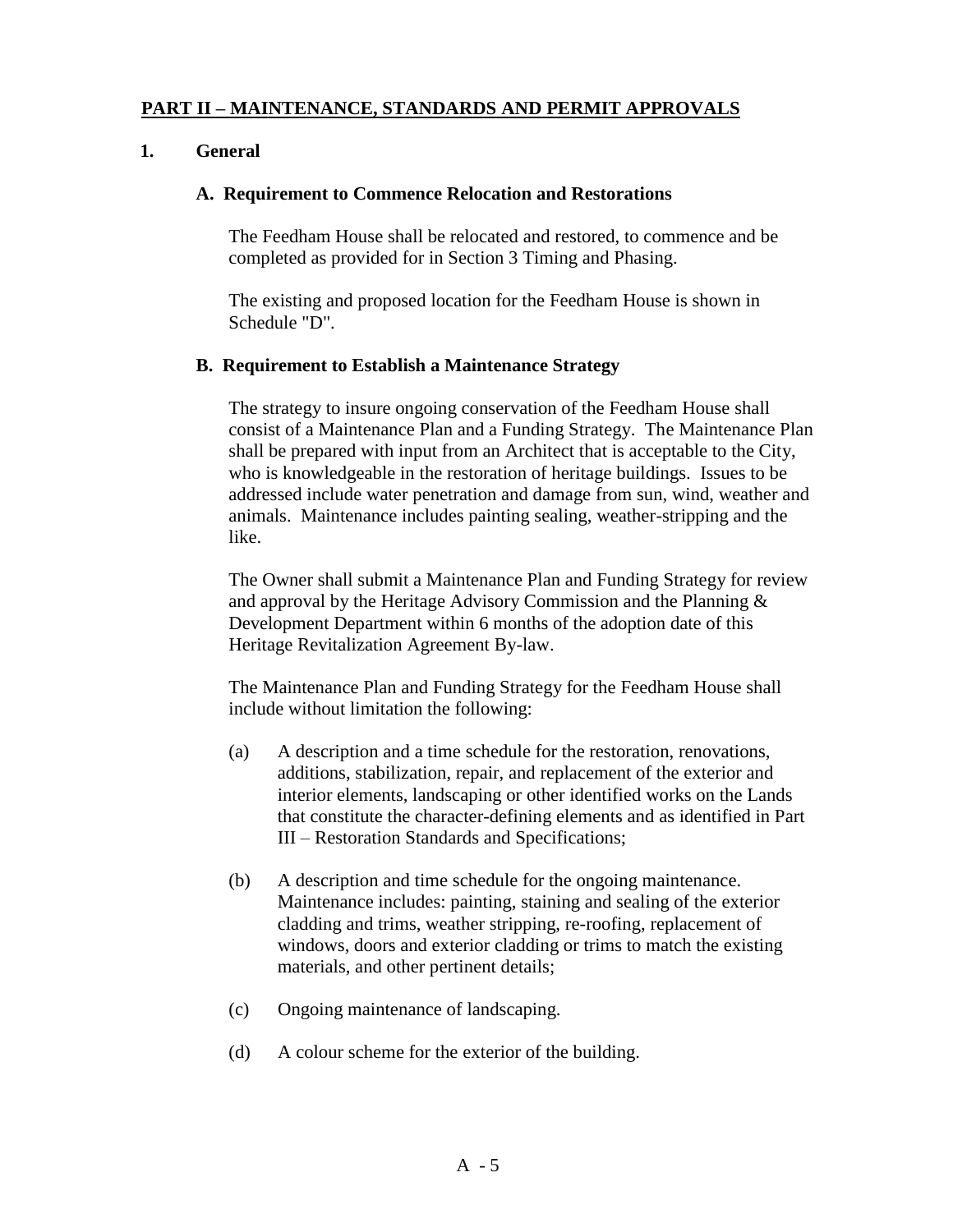- (e) A description on any matters noted in Part III Restoration Standards and Specifications or in the plans attached to this agreement as requiring further details.
- (f) A Financial Plan detailing the funding for the restoration and maintenance outlined above, including corporate sponsorships, annual budgets by the owner or tenant, applications for government grants, strata fees, and other pertinent details.

Proposed changes, other than minor ones approved by the General Manager of Planning and Development, to the approved Maintenance Plan and Funding Strategy are subject to review and approval of the Heritage Advisory Commission and the Planning & Development Department.

### **2. Standards**

The British Columbia Heritage Trust Conservation Standards "Technical Paper Series Numbers 9, 10 and 11" (dated November 1989) or successor standards as may be approved by the City are to apply to all construction, maintenance, restoration or renovation works undertaken under Parts II or III on the Feedham House.

## **3. Timing and Phasing**

The following provisions respecting the phasine or timing to commence and complete the relocation and the restoration of the Feedham House shall apply:

- (a) The relocation of the Feedham House may be commences at any time, provided the relocation is completed prior to consideration by Council of the zoing amendment by-law for development project 7905-0152-00;
- (b) The restoration of the exterior of the Feedham House shall be commenced within five (5) months of the relocation of the Feedham House and shall be completed within eighteen (18) months of the relocation. For extenuating circumstances, the Heritage Advisory Commission has the sole discretion to extend the completion date by six (6) months.

## **4. Heritage Alteration Permit(s) Approval**

Prior building permits being issued for the restoration of the exterior of the Feedham House, the Owner shall apply for a Heritage Alteration Permit to be issued by City Council upon the recommendation of the General Manager of Planning and Development and the Heritage Advisory Commission, or a City official delegated by Council upon the recommendation of the Heritage Advisory Commission.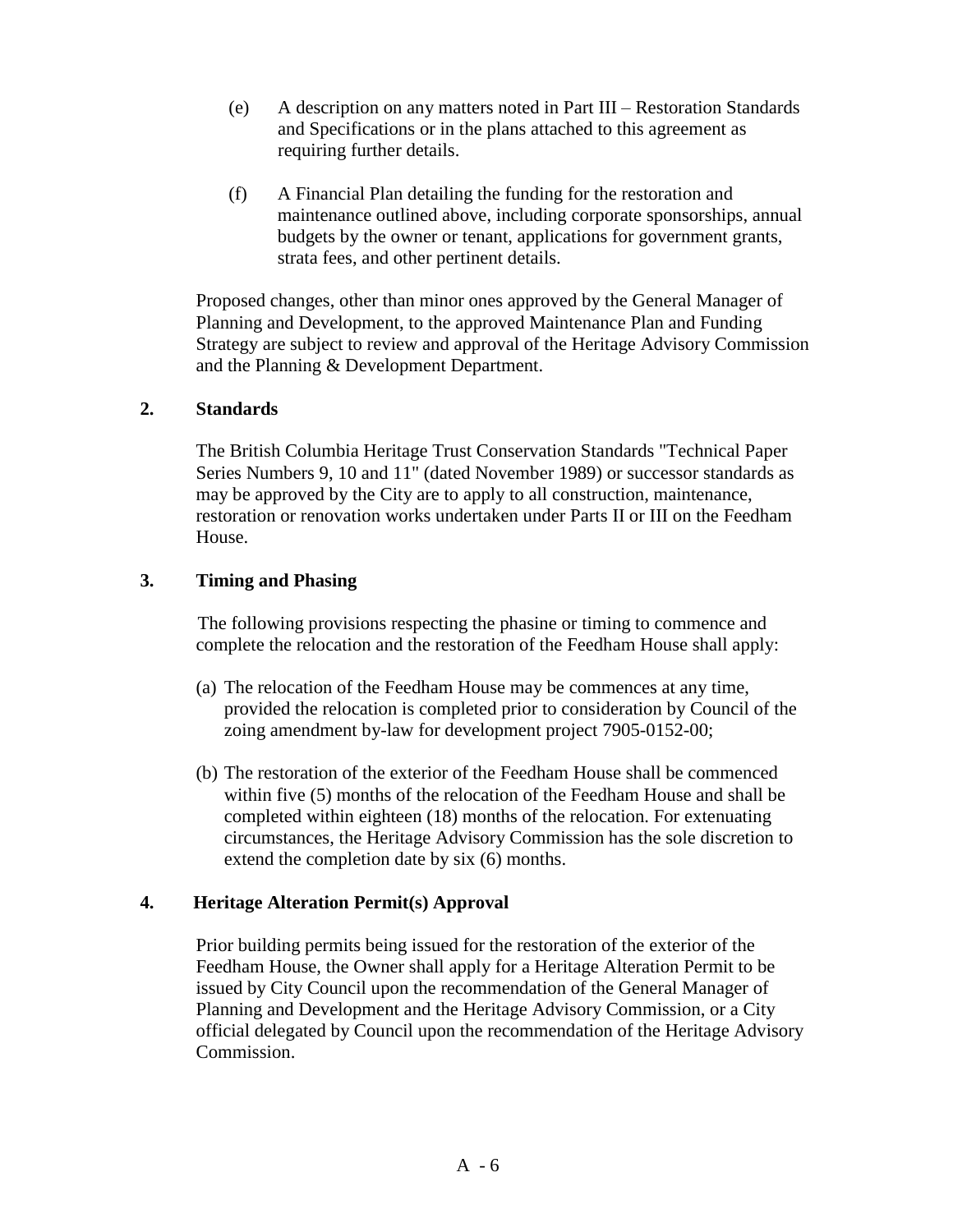After a Heritage Alteration Permit is issued, minor changes to issued Heritage Alteration Permits may be made subject to approval by the Heritage Advisory Commission and the General Manager, Planning and Development.

If changes to the building's structure or exterior appearance of the building or features on the land involve replacement of existing elements and/or new construction, the changes shall be referred to the Planning & Development Department to determine whether a Heritage Alteration Permit and Heritage Advisory Commission review is required. If so, the Owner must apply for a Heritage Alteration Permit.

If simple repair and maintenance of existing elements not affecting the building's structure or exterior appearance of the building or features on the land is proposed, a Heritage Alteration Permit will not be necessary provided the work is done on the recommendation of and under the direction of an independent Architect acceptable to the City with expertise in restoration of heritage buildings.

The general intent is to promote restoration and retention of existing materials and elements wherever possible. If restoration is not feasible, replacements shall be constructed to match the existing in terms of form, detailing and materials. Where original features have already been removed, altered, or replaced by stylistically foreign elements, new replacements shall be consistent with the original design, and done in consultation with an independent Architect, acceptable to the City, with experience in heritage restoration.

## **5. Building Permit Approval**

Subject to Section (4), construction, alterations or other actions to be authorized by a Building Permit shall be consistent with a Heritage Alteration Permit sanctioning such construction, alterations or other actions.

As the Feedham House is recognized as a significant historic site, Building Code equivalencies may be used to lessen visual impacts on the historical appearance of the building.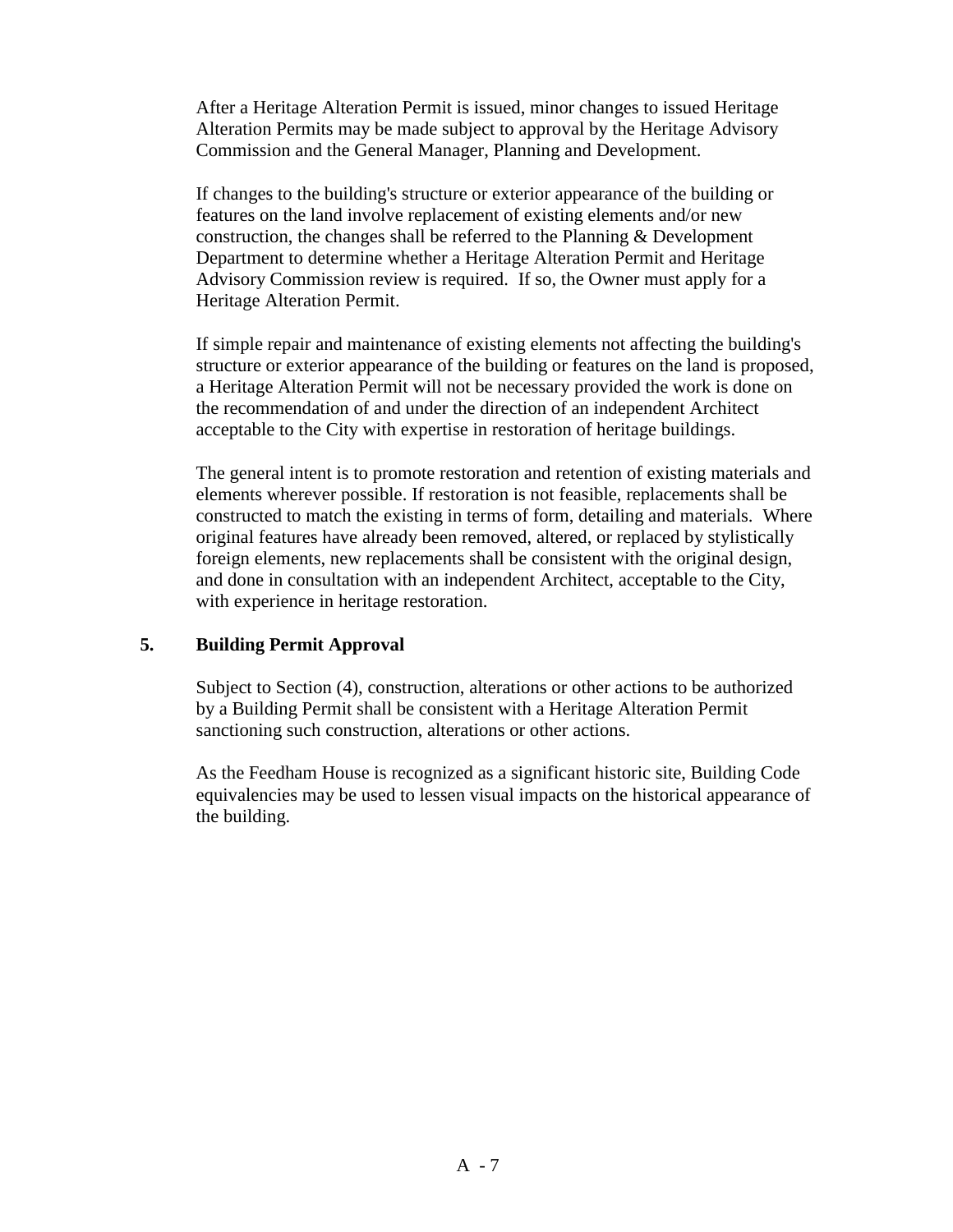### **PART III – RESTORATION STANDARDS AND SPECIFICATIONS**

#### **1. Foundation**

A new foundation will be constructed to support the relocation of the house on the site. The new foundation will encompass the footprint of the house and porch combined (36'-6" x 36'-6"). A portion of the new foundation will be exposed by the existing grade changes on the new site. The exposed foundation could be expressed as (and built as) wood, or as a rubble stone foundation. Any fenestration should either feature hidden frames or be accurate replicas of existing house windows.

The relationship of the house to grade, including treatment and configuration of exposed retaining walls and foundations, shall be subject to approval by the City Architect.

#### **2. Roof Structure And Cladding**

Roof cladding is to be replaced with sawn cedar shingles. Pressure treated shingles are approved.

#### **3. Building Envelope, Exterior, Wood Detailing And Trims**

The existing wood siding, wood trim wood windows are to be retained and maintained. Any restoration or replacement of the existing siding, trim or windows shall be with wood in a matching profile.

The existing wrap-around porch is to be retained and renovated.

The wrap-around porch may be reconstructed, provided the reconstruction matches the original design and style and has typical detailing for the period of the house, including a wood ceiling.

Removal of infill structure at original front porch shall be undertaken to restore the wrap-around porch.

#### **4. Interior Condition**

Except as provided for in this Conservation Plan, changes to the interior of the House that affect the exterior appearance of the House are not permitted without prior issuance of a Heritage Alteration Permit.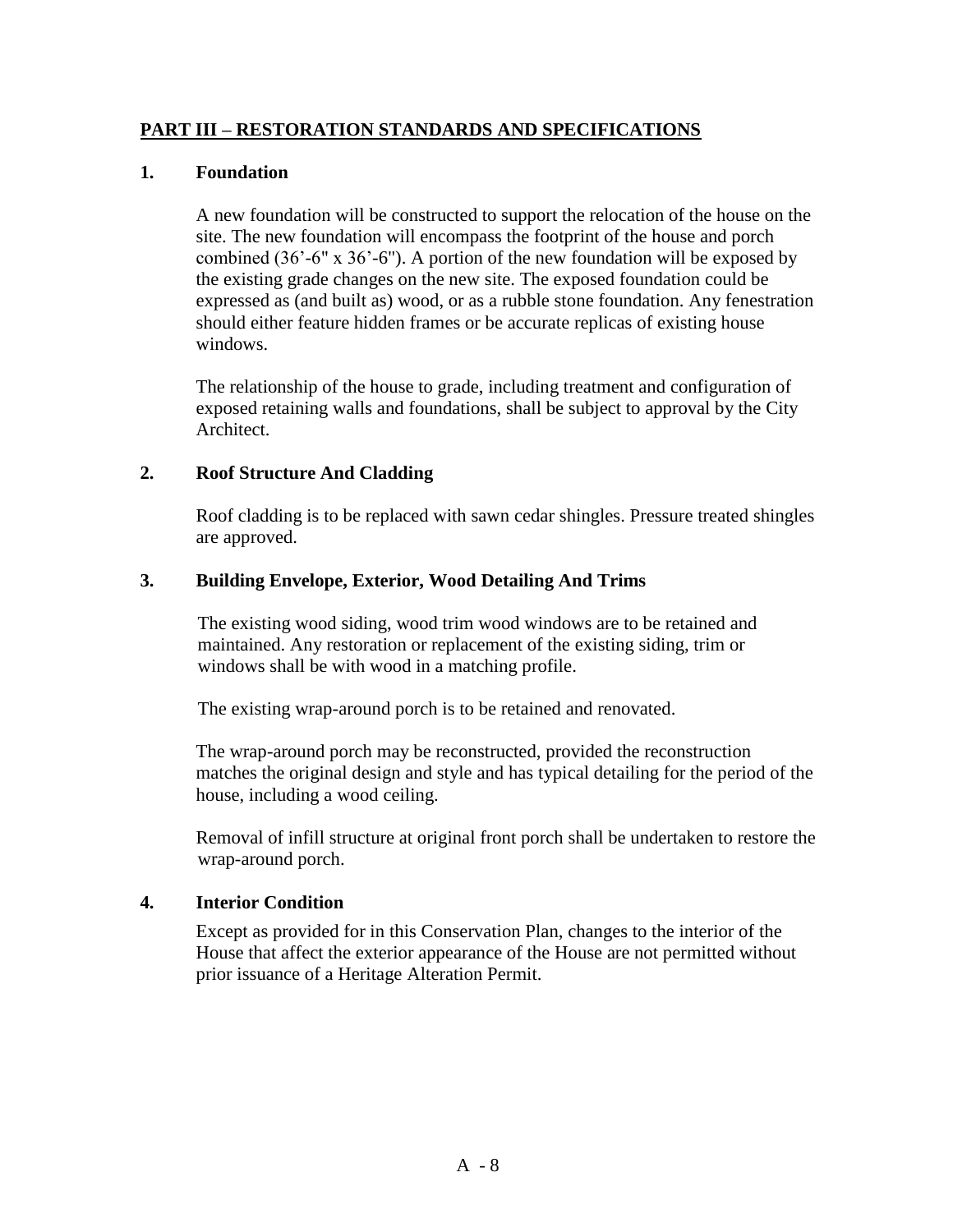## **5. New Construction**

New construction or addition to the Feedham House is not permitted except as noted above. A finished basement constructed to the outer limits of the wrap around porch shall have a width of 1.8 meters (6 feet).

#### **6 Site Feature, Landscaping and Fences**

The Feedham House will be relocated to create a similar relationship to the road and landscape materials as presently exists.

The house will be turned to be parallel to the slope at the termination of a long driveway flanked by landscaping, including replicating the orientation of the house. The landscaped setting for the building will build on the existing conditions, with landscaping (i.e. large scale deciduous trees, etc.) repeated to create a strong relationship to the site.

### **7. Trees, Streetscape and Street Interface**

Siting on new location should be based on the existing siting in terms of orientation and relationship to the driveway and the street.

#### **8. Accessory Buildings and Structures**

The design of *accessory buildings* and *structures* on the *lot* should reflect agricultural buildings from the construction period of the house plus or minus 10 years. No accessory buildings or structures shall be located within the *front yard setback*.

The siting and design of *accessory buildings* and *structures* greater than 10 meters in size shall be complementary to the Feedham House, and subject to review and approval by the City and City Architect.

#### **9. Plans and Elevations**

No plans are attached. A Heritage Alteration Permit shall be obtained by the Owner specifying renovations that may be undertaken to the Feedham House before building permits are issued.

(Note: Terms used in Schedule "A" of this Agreement that are italicized are defined in Surrey Zoning Bylaw, 1993, No. 12000, as amended, and shall take their meaning from the Bylaw.)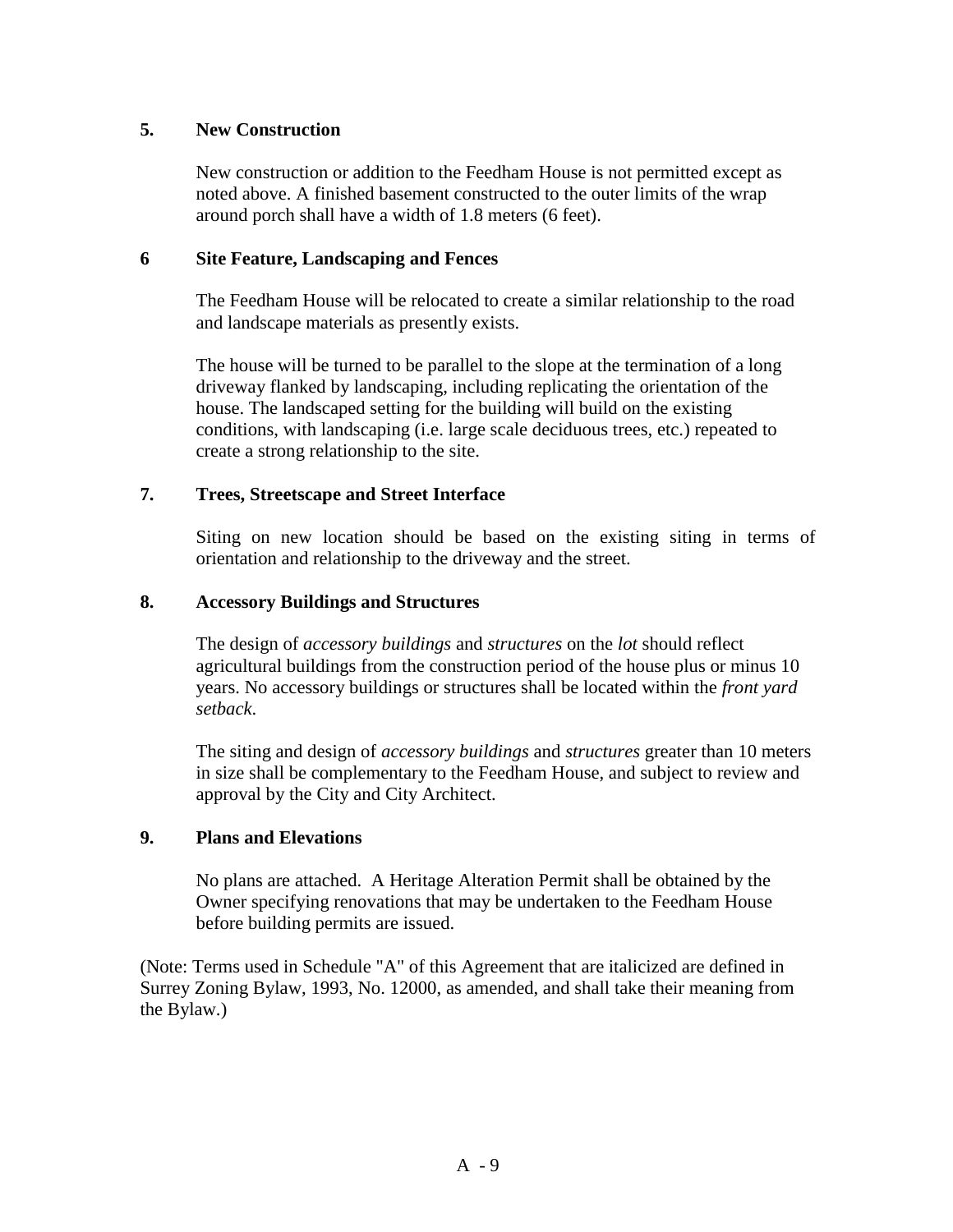#### **SCHEDULE "B"**

#### **PROVISIONS TO VARY AND SUPPLEMENT THE CITY OF SURREY ZONING BY-LAW**

City of Surrey Zoning By-law, 1993, No. 12000, as amended, is hereby varied for the subject lands with respect to Part 14, Half Acre Residential Zone (RH) as follows:

- 1. Section B Permitted Uses is hereby varied by adding the following Subsection 5 immediately after Subsection 4:
	- "5. One *Accessory Building* greater than 10 sq. meters in size to be used as a studio and garage, provided it does not exceed a floor area of 98 sq. meters (1,050 sq. feet)."
- 2. Subsection 3 (b) i in Section D Density is varied by decreasing the *floor area ratio* (FAR) from 0.25 to 0.15.
- 3. Section F Yards and Setbacks is varied by replacing the *setback* requirements for *Accessory Buildings* and *Structures* Greater than 10 Square Meters (105 sq. feet) in Size by the following:

| <b>Use</b>                                                                                                        | Setback** | Front<br>Yard                     | Rear<br>Yard                      | Side<br>Yard                         | Side Yard on<br>Flanking<br><b>Street</b> |
|-------------------------------------------------------------------------------------------------------------------|-----------|-----------------------------------|-----------------------------------|--------------------------------------|-------------------------------------------|
| <b>Accessory Buildings</b><br>and <i>Structures</i><br>Greater Than 10<br>square metres<br>$[105$ sq.ft.] in Size |           | 7.5 metres<br>$(25 \text{ feet})$ | 7.5 metres<br>$(25 \text{ feet})$ | 4.5<br>metres<br>$(15 \text{ feet})$ | n/a                                       |

4. Section K Subdivision is varied by replacing the table in subsection 3 with the following table:

| Lot Size                   | Lot Width          | Lot Depth           |
|----------------------------|--------------------|---------------------|
| $1,540$ sq. m.             | 22 metres          | 30 metres           |
| $(16,580 \text{ sq. ft.})$ | $(72 \text{ ft.})$ | $(100 \text{ ft.})$ |

(Note: Terms used in Schedule "B" of this Agreement that are italicized are defined in Surrey Zoning Bylaw, 1993, No. 12000, as amended, and shall take their meaning from the Bylaw.)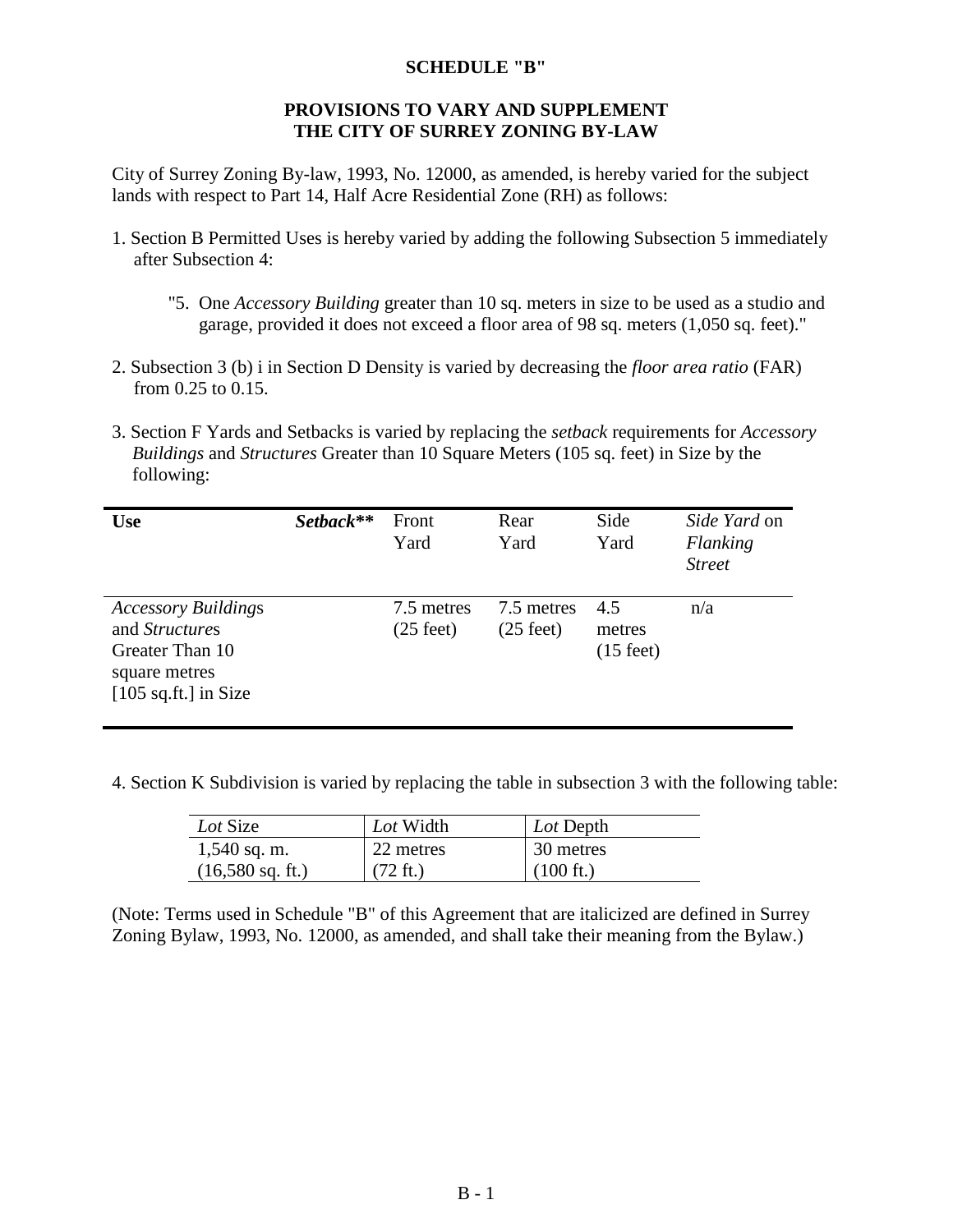## **SCHEDULE "C"**

## **LOCATION OF PROPOSED NEW LOT THAT IS SUBJECT TO THIS HERITAGE REVITALIZATION AGREEMENT BY-LAW**